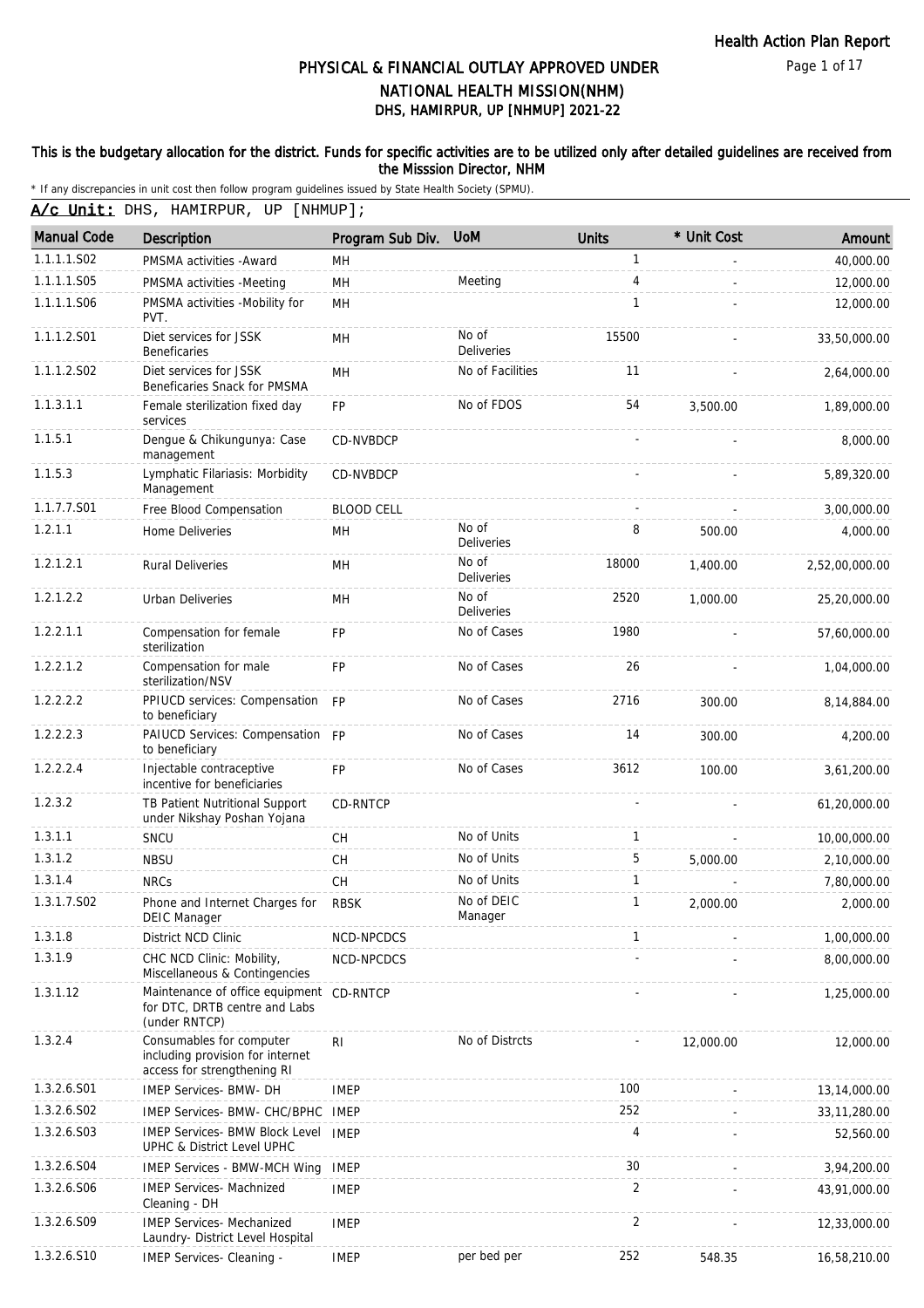#### This is the budgetary allocation for the district. Funds for specific activities are to be utilized only after detailed guidelines are received from the Misssion Director, NHM

| <b>Manual Code</b> | <b>Description</b>                                                                                                                                                                                           | Program Sub Div.                         | <b>UoM</b>                     | <b>Units</b> | * Unit Cost | Amount       |
|--------------------|--------------------------------------------------------------------------------------------------------------------------------------------------------------------------------------------------------------|------------------------------------------|--------------------------------|--------------|-------------|--------------|
|                    | CHC/BPHC                                                                                                                                                                                                     |                                          | month                          |              |             |              |
| 1.3.2.6.S11        | IMEP Services-Cleaning - MCH<br>Wing                                                                                                                                                                         | <b>IMEP</b>                              | per bed per<br>month           | 30           | 548.35      | 1,97,406.00  |
| 2.2.1              | POL for Family Planning/ Others                                                                                                                                                                              | <b>FP</b>                                | No of FDOS                     | 54           | 1,000.00    | 54,000.00    |
| 2.2.3              | Mobility support for RBSK Mobile RBSK<br>health team                                                                                                                                                         |                                          | No of Vehicle                  | 14           | 33,000.00   | 55,44,000.00 |
| 2.2.4              | Support for RBSK: CUG<br>connection per team and rental                                                                                                                                                      | <b>RBSK</b>                              | No of Team                     | 14           | 200.00      | 33,600.00    |
| 2.2.11             | Any Other                                                                                                                                                                                                    |                                          |                                |              |             | 21,000.00    |
| 2.3.1.1.2          | Monthly Village Health and<br><b>Nutrition Days</b>                                                                                                                                                          | R <sub>1</sub>                           | No of Session                  | 10145        | 100.00      | 10,14,500.00 |
| 2.3.1.10           | Mobility support for mobile<br>health team/ TA/DA to<br>vaccinators                                                                                                                                          | R <sub>1</sub>                           | No of Vehicle                  | 2            | 3,96,000.00 | 7,92,000.00  |
| 2.3.1.11           | Outreach for demand<br>generation, testing and<br>treatment of Viral Hepatitis<br>through Mobile Medical<br>Units/NGOs/CBOs/etc                                                                              | CD-NVHCP                                 |                                |              |             | 20,000.00    |
| 2.3.2.3            | DMHP: Targeted interventions at NCD-NMHP<br>community level Activities &<br>interventions targeted at<br>schools, colleges, workplaces,<br>out of school adolescents, urban<br>slums and suicide prevention. |                                          |                                | 1            |             | 6,00,000.00  |
| 2.3.3.2            | Screening and free spectacles to<br>school children                                                                                                                                                          | NCD-NPCB                                 | No of Cases                    |              |             | 3,87,100.00  |
| 2.3.3.3            | Screening and free spectacles<br>for near work to Old Person                                                                                                                                                 | NCD-NPCB                                 | No of Cases                    |              |             | 1,93,550.00  |
| 2.3.3.4.1          | Coverage of Public School and<br>Private school                                                                                                                                                              | NCD-NTCP                                 |                                | $\mathbf{1}$ |             | 4,99,660.00  |
| 2.3.3.4.5          | Sensitization campaign for<br>college students                                                                                                                                                               | NCD-NTCP                                 |                                | $\mathbf{1}$ |             | 2,00,000.00  |
| 3.1.1.3.2.S01      | ASHA/AWW/Volunteer Incentive<br>for detection of leprosy                                                                                                                                                     | CD-NLEP                                  |                                |              |             | 7,250.00     |
| 3.1.1.3.2.S02      | ASHA Incentive for PB<br>(Treatment completion)                                                                                                                                                              | CD-NLEP                                  |                                |              |             | 10,400.00    |
| 3.1.1.3.2.S03      | <b>ASHA Incentive for MB</b><br>(Treatment completion)                                                                                                                                                       | CD-NLEP                                  |                                |              |             | 6,960.00     |
| 3.1.1.3.3          | Any Other ASHS Incentives<br>(ASHA Involvement under NLEP<br>- Sensitisation)                                                                                                                                | CD-NLEP                                  |                                |              |             | 18,100.00    |
| 3.1.1.3.A.S01      | ASHA Incentive/ Honorarium for<br>Malaria and LLIN Distribution                                                                                                                                              | CD-NVBDCP                                |                                |              |             | 2,25,000.00  |
| 3.1.1.3.A.S02      | ASHA Incentive for Dengue and<br>Chikungunya                                                                                                                                                                 | CD-NVBDCP                                |                                |              |             | 9,70,000.00  |
| 3.1.1.3.A.S05      | Honorarium for Drug Distribution CD-NVBDCP<br>including ASHAs and supervisors<br>involved in MDA                                                                                                             |                                          |                                |              |             | 26,47,710.00 |
| 3.1.1.4.A.1.S01    | ASHA Incentive Filling of CBAC<br>forms and familly folder of<br>patients with confirm NCD cases                                                                                                             | <b>CP</b>                                | No. of<br><b>Beneficiaries</b> |              | 10.00       | 27,79,440.00 |
| 3.1.1.1.4.S09.A    | ASHA incentive for HRP<br>identification and follow up                                                                                                                                                       | MН                                       | No of HRP                      | 1300         | 300.00      | 3,90,000.00  |
| 3.1.1.1.1.S01      | JSY Incentive to ASHA                                                                                                                                                                                        | MН                                       | No of<br><b>Deliveries</b>     | 12600        |             | 75,60,000.00 |
| 3.1.1.1.1.S03      | National Iron Plus Incentive for<br>mobilizing children and/or<br>ensuring compliance and<br>reporting (6-59 months)                                                                                         | <b>CH</b>                                | No of ASHA                     | 932          | 50.00       | 2,79,600.00  |
| 3.1.1.1.2.S01      | ASHA incentive under MAA<br>programme @ Rs 100 per ASHA                                                                                                                                                      | $\mathsf{CH}% \left( \mathcal{M}\right)$ | No of ASHA                     | 932          | 100.00      | 3,72,800.00  |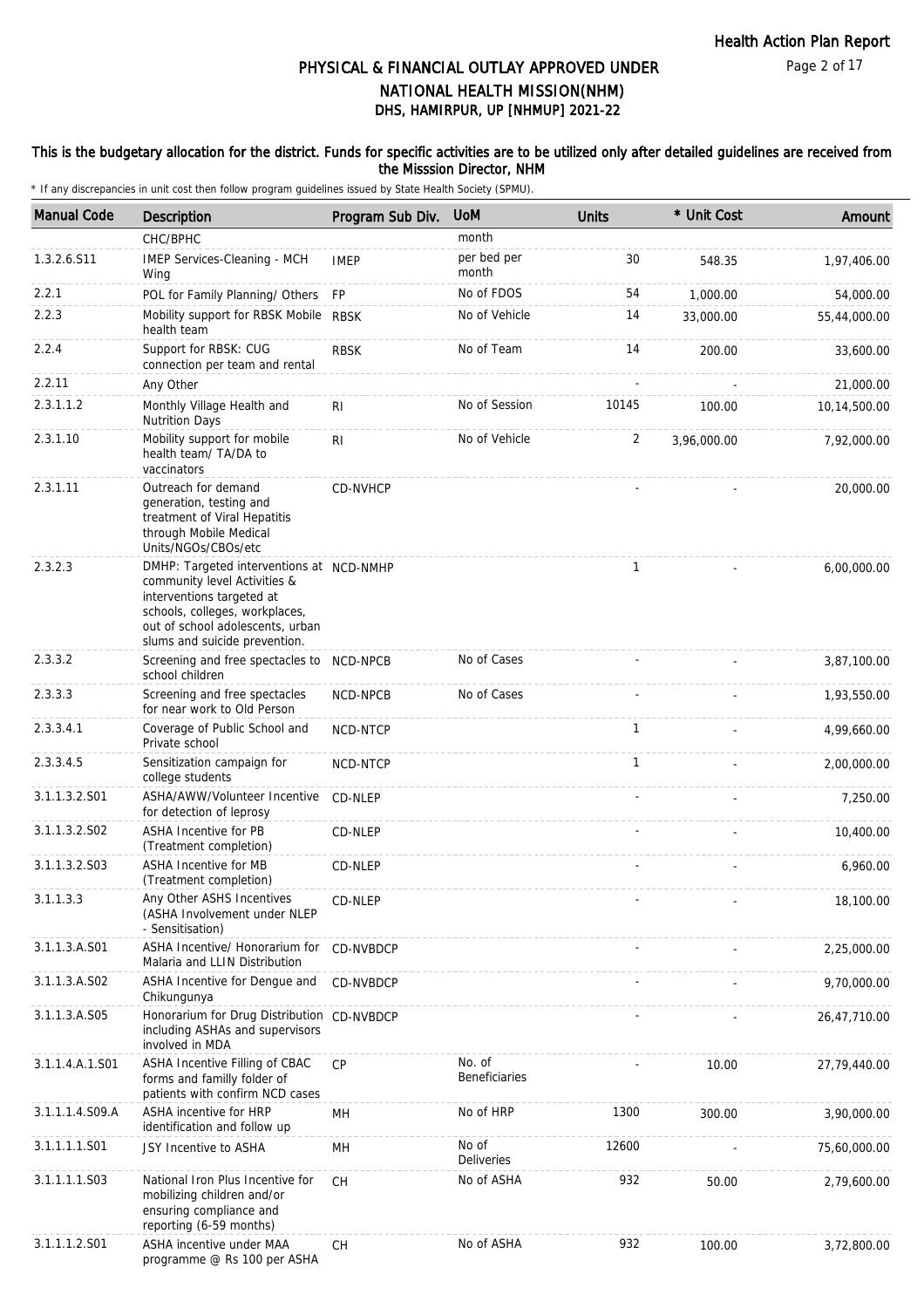#### This is the budgetary allocation for the district. Funds for specific activities are to be utilized only after detailed guidelines are received from the Misssion Director, NHM

| <b>Manual Code</b> | Description                                                                                                      | Program Sub Div. | <b>UoM</b>                               | <b>Units</b> | * Unit Cost | Amount         |
|--------------------|------------------------------------------------------------------------------------------------------------------|------------------|------------------------------------------|--------------|-------------|----------------|
|                    | for quarterly mother's meeting                                                                                   |                  |                                          |              |             |                |
| 3.1.1.1.2.S02      | Incentive for Home Based<br>Newborn Care programme                                                               | CH               | No. of Child                             | 18265        | 250.00      | 45,66,250.00   |
| 3.1.1.1.2.S04      | Incentive for referral of SAM<br>cases to NRC and for follow up<br>of discharge SAM children from<br><b>NRCs</b> | <b>CH</b>        | No.of SAM<br>Child referal &<br>followup | $\mathbf{1}$ | 150.00      | 28,800.00      |
| 3.1.1.1.2.S05      | Incentive for National<br>Deworming Day for mobilising<br>out of school children                                 | <b>RKSK</b>      | ASHA                                     | 1159         | 100.00      | 1,15,900.00    |
| 3.1.1.1.2.S06      | Incentive for IDCF for<br>prophylactic distribution of ORS<br>to family with under-five<br>children.             | <b>CH</b>        | No of ASHA                               | 932          | 100.00      | 93,200.00      |
| 3.1.1.1.2.S07      | Incentive to ASHA for Quaterly<br>Visit Under HBYC                                                               | СH               | No of Children                           | 4957         | 50.00       | 12,39,250.00   |
| 3.1.1.1.3.S01      | ASHA Incentive under<br>Immunzation                                                                              | <b>RI</b>        | No of Children                           | 26238        | 225.00      | 59,03,640.00   |
| 3.1.1.1.4.S08      | ASHA incentive for injectable<br>contraceptive (Antara)                                                          | <b>FP</b>        | No of Cases                              | 2240         | 100.00      | 2,24,000.00    |
| 3.1.1.1.4.S09.B    | Reimbursement of travel<br>expenses for accompanying a<br>women to facility for medical<br>abortion              | <b>FP</b>        | No of Cases                              | 20           | 225.00      | 4,500.00       |
| 3.1.1.1.4.S09.C    | Reimbursement of travel<br>expenses for accompanying a<br>women to facility for surgical<br>abortion (MVA/EVA)   | <b>FP</b>        | No of Cases                              | 20           | 150.00      | 3,000.00       |
| 3.1.1.1.4.S01      | <b>ASHA Incentives under Saas</b><br>Bahu Sammellan                                                              | <b>FP</b>        | No of Events                             | 755          | 100.00      | 75,500.00      |
| 3.1.1.1.4.S02      | ASHA Incentives under Nayi Pehl FP<br>Kit                                                                        |                  | No of Kits                               | 3728         | 100.00      | 3,72,800.00    |
| 3.1.1.1.4.S04      | ASHA PPIUCD incentive for<br>accompanying the client for<br>PPIUCD insertion                                     | <b>FP</b>        | No of Cases                              | 3677         | 150.00      | 5,51,484.00    |
| 3.1.1.1.4.S05      | ASHA PAIUCD incentive for<br>accompanying the client for<br><b>PAIUCD</b> insertion                              | <b>FP</b>        | No. of cases                             | 14           | 150.00      | 2,100.00       |
| 3.1.1.1.4.S06.A    | ASHA incentive under ESB<br>scheme for promoting spacing of<br>births between 02 children                        | <b>FP</b>        | No. of cases                             | 902          | 500.00      | 4,51,000.00    |
| 3.1.1.1.4.S06.B    | ASHA incentive under ESB<br>scheme for promoting spacing of<br>02 years after marriage                           | <b>FP</b>        | No. of cases                             | 619          |             | 3,09,500.00    |
| 3.1.1.1.4.S07      | <b>ASHA incentive under ESB</b><br>scheme for promoting Adoption<br>of Limiting Method upto Two<br>Children      | <b>FP</b>        | No of Cases                              | 321          | 1,000.00    | 3,21,000.00    |
| 3.1.1.5            | ASHA incentives for routine<br>activities                                                                        | <b>CP</b>        | No. of Rural &<br>Rurban ASHA            |              | 2,000.00    | 2,39,52,000.00 |
| 3.1.1.6.S01        | Incentive to ASHA Facilitator for<br>CBAC, HRP and SAM Tracking                                                  | <b>CP</b>        | No of AF                                 |              | 1,700.00    | 9,58,800.00    |
| 3.1.1.6.S02        | Incentive to ASHA for Health<br>Promotion Day                                                                    | СP               | No. of Rural &<br>Rurban ASHA            |              | 200.00      | 23,95,200.00   |
| 3.1.1.6.S03        | Incentive to ASHA under PMMVY                                                                                    | СP               | No. of<br><b>Beneficiaries</b>           |              | 100.00      | 7,18,200.00    |
| 3.1.1.6.S04        | ASHA Beema- Pradhan Mantri<br>Jeevan Jyoti & Suraksh Bima<br>Yojna                                               | CP               |                                          |              |             | 3,30,660.00    |
| 3.1.3.1.1.S01      | Asha/ Asha Sangni Uniform                                                                                        | СP               | No. of<br>Rural, Rurban<br>ASHA & AF     |              | 600.00      | 6,43,800.00    |
| 3.1.3.1.1.S02      | Asha/ Asha Sangni Umbrella                                                                                       | CP               | No. of<br>Rural, Rurban                  |              | 200.00      | 2,14,600.00    |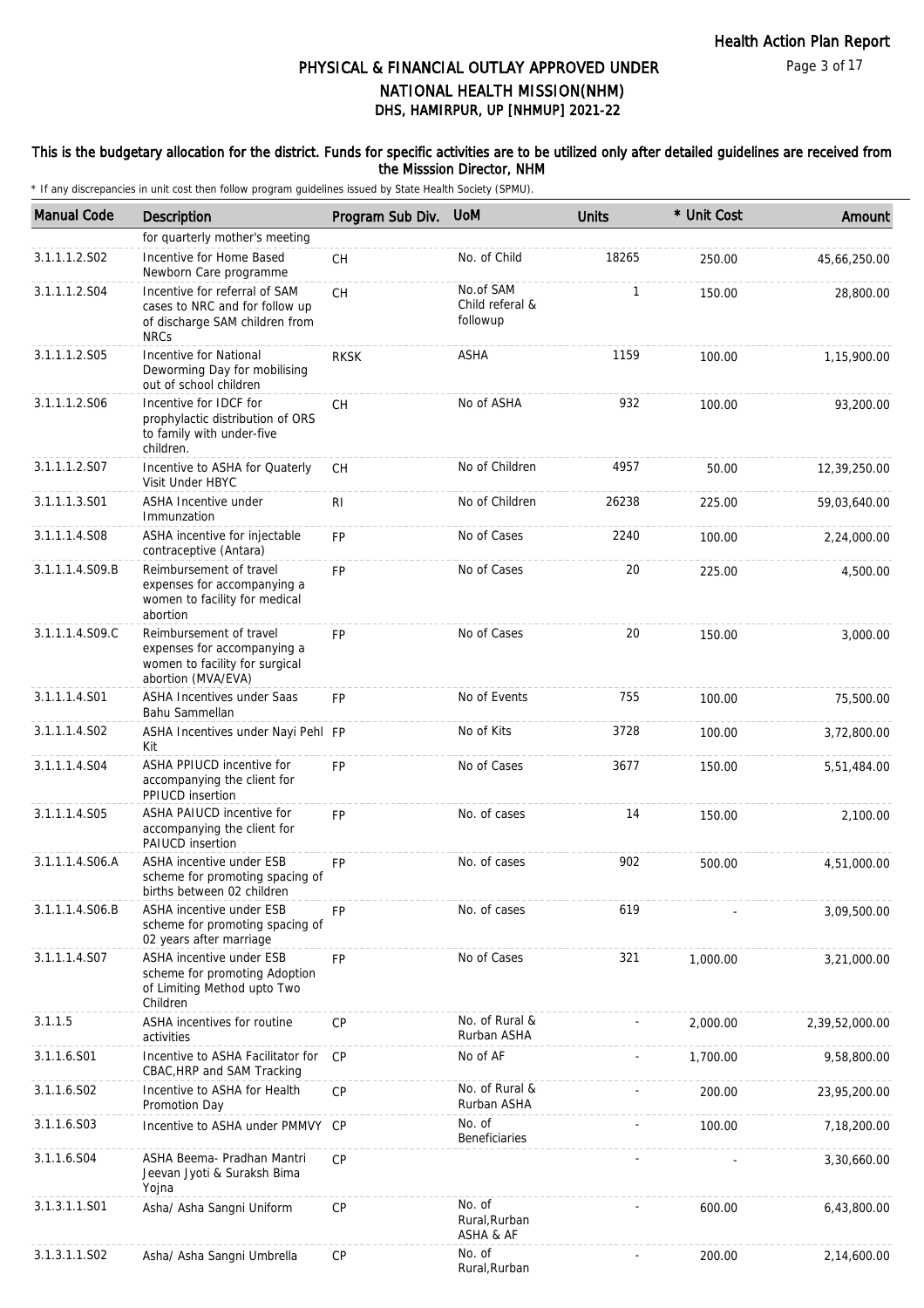#### This is the budgetary allocation for the district. Funds for specific activities are to be utilized only after detailed guidelines are received from the Misssion Director, NHM

| <b>Manual Code</b> | <b>Description</b>                                                                                                                | Program Sub Div.  | <b>UoM</b>                             | <b>Units</b> | * Unit Cost | Amount         |
|--------------------|-----------------------------------------------------------------------------------------------------------------------------------|-------------------|----------------------------------------|--------------|-------------|----------------|
|                    |                                                                                                                                   |                   | & AF                                   |              |             |                |
| 3.1.3.1.3          | Awards to ASHA's/Link workers                                                                                                     | <b>CP</b>         | No. of<br>Rural, Urban<br>,Rurban ASHA |              | 300.00      | 3,94,100.00    |
| 3.1.3.1.6          | Supervision costs by ASHA<br>facilitators (Shangni) (12<br>months)                                                                | <b>CP</b>         | No of AF                               |              | 7,200.00    | 40,60,800.00   |
| 3.1.1.1.3.S02.A    | Mobilization of children through<br>ASHA or other mobilizers                                                                      | RI                | No of Session                          | 13426        | 150.00      | 20,13,900.00   |
| 3.1.3.5.S01        | Incentive for other link workers<br>for Prepration of Due List of<br>Childrens to be immunized                                    | R <sub>l</sub>    | No of Session                          | 84           | 100.00      | 8,400.00       |
| 3.1.2.10.S03       | Incentive to ASHA Cluster<br>Meeting                                                                                              | <b>CP</b>         |                                        |              |             | 7,85,700.00    |
| 3.1.2.1.S01        | <b>Induction Training</b>                                                                                                         | <b>CP</b>         | No of Batch                            |              | 1,28,000.00 | 3,84,000.00    |
| 3.2.3.1.1          | <b>Treatment Supporter</b><br>Honorarium (Rs 1000)                                                                                | CD-RNTCP          |                                        |              |             | 15,30,000.00   |
| 3.2.3.1.2          | <b>Treatment Supporter</b><br>Honorarium (Rs 5000)                                                                                | CD-RNTCP          |                                        |              |             | 2,38,500.00    |
| 3.2.3.1.3          | Incentive for informant (Rs 500)                                                                                                  | CD-RNTCP          |                                        |              |             | 2,39,400.00    |
| 3.2.3.1.4.S01      | State/District TB Forums                                                                                                          | CD-RNTCP          |                                        |              |             | 5,000.00       |
| 3.2.3.1.4.S02      | Community Engagement<br>activities /Incentive for<br>community<br>volunteers/supervisors /LT etc<br>undertaking ACF               | CD-RNTCP          |                                        |              |             | 8,60,000.00    |
| 3.2.1.1.S02        | Other activities under Mission<br>Parivar Vikas: Demand<br>Generation (Saas Bahu<br>Sammellan)                                    | <b>FP</b>         | No of Events                           | 755          | 1,500.00    | 11,32,500.00   |
| 3.2.2.1.1.S01      | Operational cost for Spray<br>Wages                                                                                               | <b>CD-NVBDCP</b>  |                                        |              |             | 3,68,318.00    |
| 3.3.3.2            | Training of PRI's<br>representatives/ Police<br>personnel/ Teachers/ Transport<br>personnel/ NGO personnel/<br>other stakeholders | NCD-NTCP          |                                        | $\mathbf{1}$ |             | 30,000.00      |
| 3.3.3.3            | Training of PRI under National<br>Program for Climate Change and<br>Human Health (NPCCHH)                                         | NCD-NPCCHH        |                                        | 1            |             | 70,000.00      |
| 3.3.4.S01          | AAA Platform                                                                                                                      | CP                | No. of Rural &<br>Rurban ASHA          |              | 75.00       | 18,43,200.00   |
| 4.1.1              | <b>District Hospitals</b>                                                                                                         | <b>CP</b>         | No. of DH                              | 2            | 5,00,000.00 | 10,00,000.00   |
| 4.1.3              | <b>Community Health Centers</b>                                                                                                   | CP                | No of CHC                              | 9            | 2,50,000.00 | 22,50,000.00   |
| 4.1.4              | Primary Health Centers                                                                                                            | <b>CP</b>         | No of PHC                              | 34           | 87,500.00   | 29,75,000.00   |
| 4.1.5              | Sub Centers                                                                                                                       | CP                | No. of Sub<br>Centre                   |              | 10,000.00   | 21,50,000.00   |
| 4.1.6              | Village Health Sanitation &<br><b>Nutrition Committee</b>                                                                         | <b>CP</b>         | No. of VHSNC                           |              | 10,000.00   | 40,50,000.00   |
| 4.1.7.S01          | H&WC Additional Untied Grant-<br><b>SC</b>                                                                                        | CP                | No. of HWC-<br><b>SC</b>               |              | 30,000.00   | 34,30,000.00   |
| 4.1.7.S02          | H&WC Additional Untied Grant-<br>PHC                                                                                              | CP                | No. of HWC-<br><b>PHC</b>              |              | 50,000.00   | 15,00,000.00   |
| 5.1.1.2.8          | Infrastructure strengthening of<br>SC to H&WC                                                                                     | CP                | No. of HWC-<br><b>SC</b>               |              | 7,00,000.00 | 3,64,00,000.00 |
| 5.1.1.2.9          | Infrastructure strengthening of<br>PHC to H&WC                                                                                    | CP                | No. of HWC-<br><b>PHC</b>              |              | 2,74,000.00 | 21,92,000.00   |
| 5.1.2              | Sub Centre Rent and<br>Contingencies                                                                                              | CP                |                                        |              |             | 3,06,000.00    |
| 5.3.3              | Blood bank/ Blood storage/ Day<br>care centre for                                                                                 | <b>BLOOD CELL</b> | Lumpsump                               |              |             | 50,000.00      |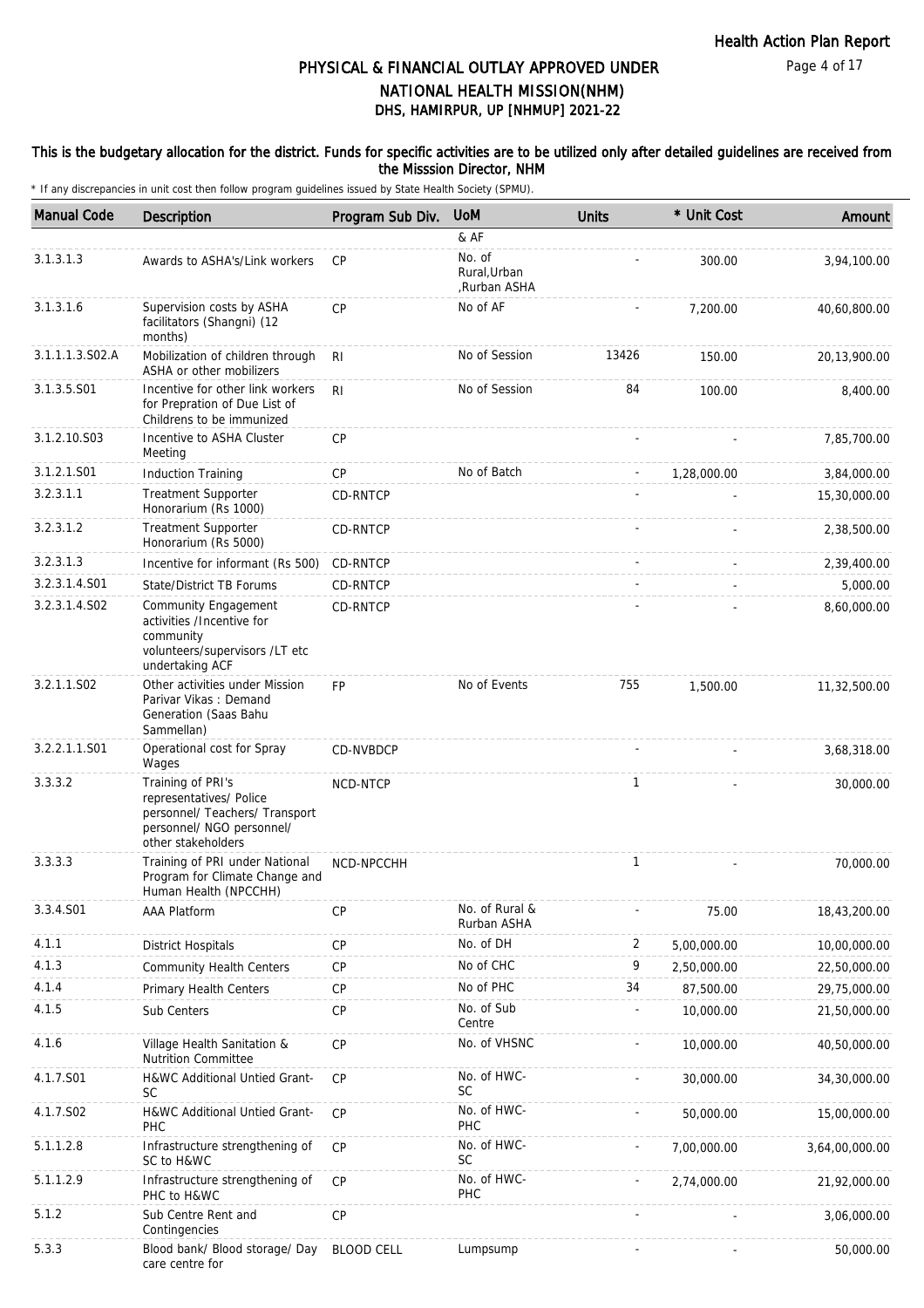#### This is the budgetary allocation for the district. Funds for specific activities are to be utilized only after detailed guidelines are received from the Misssion Director, NHM

| <b>Manual Code</b> | Description                                                                         | Program Sub Div.  | <b>UoM</b>                               | <b>Units</b> | * Unit Cost | Amount       |
|--------------------|-------------------------------------------------------------------------------------|-------------------|------------------------------------------|--------------|-------------|--------------|
|                    | hemoglobinopathies                                                                  |                   |                                          |              |             |              |
| 5.3.9              | Safety Pits                                                                         | RI                | No of piece                              | 2            | 6,000.00    | 12,000.00    |
| 5.3.14             | Civil Works under RNTCP                                                             | CD-RNTCP          |                                          |              |             | 80,000.00    |
| 6.1.1.1.2.S02      | FRU Strengthening                                                                   | MH                | List of<br><b>Different</b><br>Equipment |              |             | 5,20,599.00  |
| 6.1.1.1.5          | Any other Equipment<br>(Instrument and Equipment for<br>HWC)                        | MH                | List of<br><b>Different</b><br>Equipment | 4            |             | 8,00,000.00  |
| 6.1.1.3.3          | Minilap kits                                                                        | <b>FP</b>         | No of Kits                               | 70           | 3,000.00    | 2,10,000.00  |
| 6.1.1.3.5          | PPIUCD forceps                                                                      | FP                | No of Kelly<br>forcep                    | 20           | 600.00      | 12,000.00    |
| 6.1.5.1.1          | Grant-in-aid for Vision Centre<br>(PHC) (Govt.)                                     | NCD-NPCB          |                                          |              |             | 1,00,000.00  |
| 6.1.1.21.1         | Recurring GIA: Machinery &<br>Equipment for DH                                      | NCD-NPHCE         |                                          | $\mathbf{1}$ |             | 1,50,000.00  |
| 6.1.2.6.F1.S03     | IT Recurring Expenses for PHC                                                       | CP                |                                          |              |             | 1,10,000.00  |
| 6.1.2.6.F1.S04     | Laptop for HWC-PHC                                                                  | <b>CP</b>         |                                          |              |             | 5,20,000.00  |
| 6.1.4.3.1          | <b>MCR</b>                                                                          | CD-NLEP           |                                          |              |             | 20,000.00    |
| 6.1.4.3.2          | Aids/Appliance                                                                      | CD-NLEP           |                                          |              |             | 17,000.00    |
| 6.1.4.3.3          | Equipment                                                                           | CD-NLEP           |                                          |              |             | 5,000.00     |
| 6.2.1.1.A7.S05.a   | Drugs & Consumables Normal<br>Delivery L1 Facility                                  | MH                | No of<br>Deliveries                      | 5800         |             | 1,16,000.00  |
| 6.2.1.1.A7.S05.b   | Drugs & Consumables Normal<br>Delivery L2 Facility                                  | MH                | No of<br><b>Deliveries</b>               | 5100         |             | 2,04,000.00  |
| 6.2.1.1.A7.S05.c   | Drugs & Consumables Normal<br>Delivery L3 Facility                                  | MH                | No of<br><b>Deliveries</b>               | 10400        |             | 8,32,000.00  |
| 6.2.1.1.A7.S05.d   | Drugs & Consumables Caesarean MH<br>Delivery L3 Facility                            |                   | No of<br><b>Deliveries</b>               | 500          |             | 1,80,000.00  |
| 6.2.1.2.2.12       | AEFI kit under RI Program                                                           | R <sub>l</sub>    | No. of Kits                              | 47           | 200.00      | 9,400.00     |
| 6.2.1.3.1          | Nayi Pehl Kit                                                                       | <b>FP</b>         | No of Kits                               | 3728         | 220.00      | 8,20,160.00  |
| 6.2.1.5.1          | Medicine for Mobile health team                                                     | <b>RBSK</b>       | No of Team                               | 14           | 5,000.00    | 70,000.00    |
| 6.2.1.6.1          | Red/Black plastic bags et                                                           | R <sub>l</sub>    | No of Session                            | 50724        | 9.00        | 4,56,516.00  |
| 6.2.1.6.2          | Bleach/Hypochlorite solution/<br>Twin bucket                                        | RI                | No of Facilities                         |              |             | 18,000.00    |
| 6.2.2.1.1          | New ASHA Drug Kits                                                                  | CP                | No of ASHA                               |              | 750.00      | 61,500.00    |
| 6.2.2.1.4          | Replenishment of ASHA HBNC<br>kits                                                  | <b>CP</b>         | No of ASHA                               |              | 150.00      | 1,23,750.00  |
| 6.2.2.2.2          | Drugs and Supplies for blood<br>related disorders-<br>Haemoglobinopathies           | <b>BLOOD CELL</b> |                                          |              |             | 30,000.00    |
| 6.2.2.4.1          | Drugs & Supplies for Ayush                                                          | <b>AYUSH</b>      | No of Doctors                            | 18           | 50,000.00   | 9,00,000.00  |
| 6.2.2.6.1          | Lab strengthening of SHC - HWC CP                                                   |                   |                                          |              |             | 24,90,000.00 |
| 6.2.2.6.2          | Lab strengthening of PHC - HWC CP                                                   |                   |                                          |              |             | 17,00,000.00 |
| 6.2.3.1.1          | Chloroquine phosphate tablets                                                       | CD-NVBDCP         |                                          |              |             | 20,000.00    |
| 6.2.3.1.2          | Primaquine tablets 2.5 mg                                                           | CD-NVBDCP         |                                          |              |             | 10,000.00    |
| 6.2.3.1.3          | Primaquine tablets 7.5 mg                                                           | CD-NVBDCP         |                                          |              |             | 20,000.00    |
| 6.2.3.1.12         | RDT Malaria - bi-valent (For Non CD-NVBDCP<br>Project states)                       |                   |                                          |              |             | 2,13,500.00  |
| 6.2.3.2.1          | Supportive drugs, lab. Reagents                                                     | CD-NLEP           |                                          |              |             | 13,000.00    |
| 6.2.3.3.1          | Laboratory Materials                                                                | CD-RNTCP          |                                          |              |             | 8,00,000.00  |
| 6.2.3.3.2          | Procurement of Drugs                                                                | CD-RNTCP          |                                          |              |             | 4,10,000.00  |
| 6.2.4.1.1          | Assistance for<br>consumables/drugs/medicines to<br>the Govt./District Hospital for | NCD-NPCB          | No of Cases                              |              |             | 2,01,120.00  |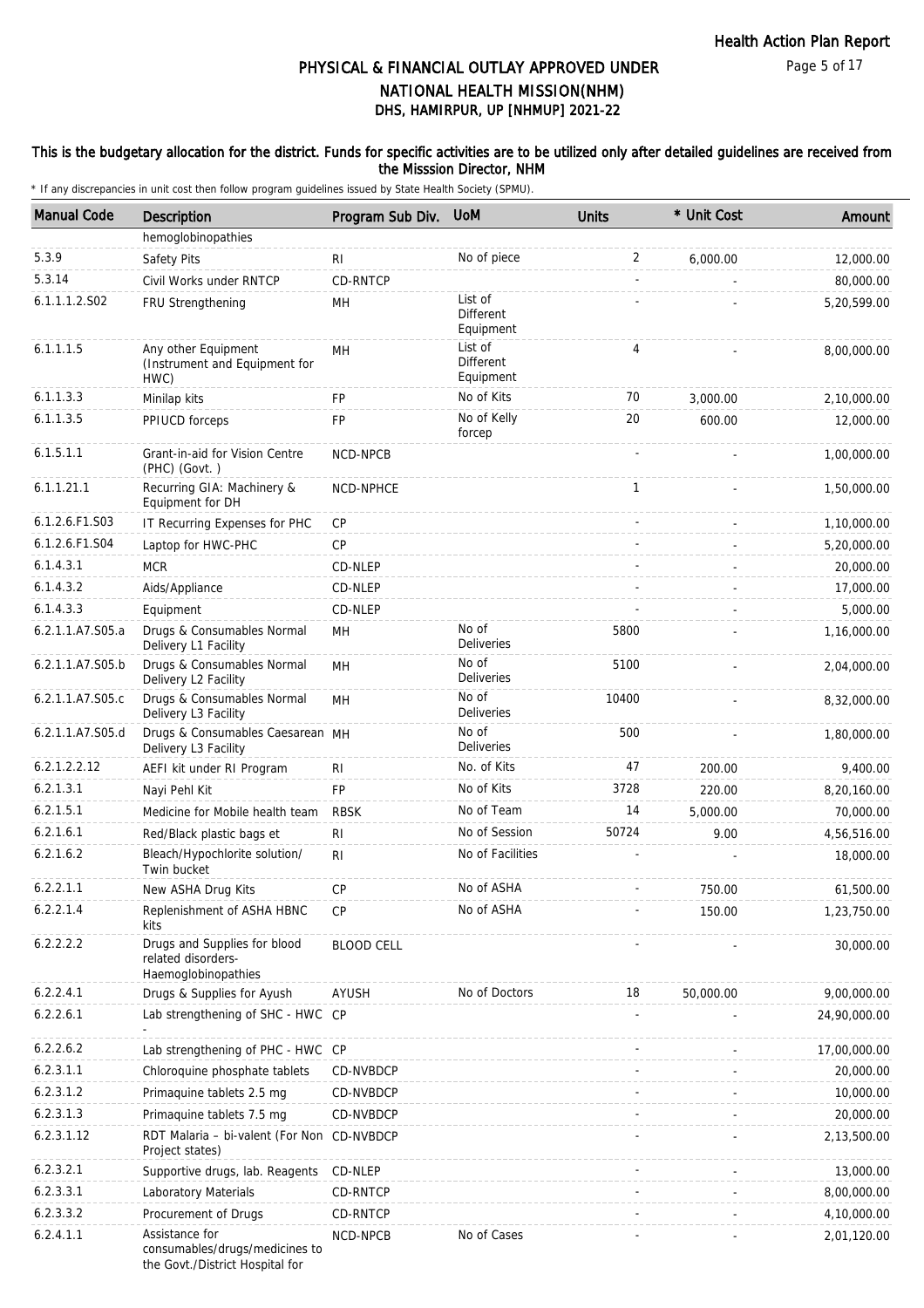Page 6 of 17

# DHS, HAMIRPUR, UP [NHMUP] 2021-22 PHYSICAL & FINANCIAL OUTLAY APPROVED UNDER NATIONAL HEALTH MISSION(NHM)

#### This is the budgetary allocation for the district. Funds for specific activities are to be utilized only after detailed guidelines are received from the Misssion Director, NHM

| <b>Manual Code</b> | <b>Description</b>                                                                                         | Program Sub Div. UoM |                                                        | <b>Units</b> | * Unit Cost | Amount         |
|--------------------|------------------------------------------------------------------------------------------------------------|----------------------|--------------------------------------------------------|--------------|-------------|----------------|
|                    | Cat sx etc                                                                                                 |                      |                                                        |              |             |                |
| 6.2.4.5.1          | Drugs & Consumables for NCD<br>Management (incl. Diabetes,<br>Hypertension, Strokes etc)for<br>whole dist. | NCD-NPCDCS           |                                                        | $\mathbf{1}$ |             | 2,00,000.00    |
| 6.2.4.5.3          | Drugs & Diagnostic for NCD<br>Management incl. Diabetes,<br>Hypertension, Strokes etc                      | NCD-NPCDCS           |                                                        |              |             | 2,40,000.00    |
| $6.1.3.2.a.$ S01   | Free Diagnostics for Pregnant<br>women under JSSK - USG on<br>PPP for PMSMA                                | MH                   | No of ANC                                              | 1200         |             | 3,60,000.00    |
| $6.1.3.2.a.$ SO2   | Free Diagnostics for Pregnant<br>women under JSSK- AVD for for<br>HIV & Syphilis at VHNDs                  | MН                   | No of ANC                                              | 169          |             |                |
| $6.1.3.2.a.$ SO3   | Free Diagnostics for Pregnant<br>women under JSSK-MH                                                       | MН                   | No of ANC                                              | 20500        |             | 2,05,000.00    |
| 6.1.3.2.b          | Free Diagnostics for Sick infants<br>under JSSK                                                            | CH                   | No of Units                                            | $\mathbf{1}$ |             | 1,20,000.00    |
| 6.3.1.S03          | Any other (please specify)                                                                                 |                      |                                                        |              |             | 14,00,000.00   |
| 7.5.1              | Tribal Patient Support &<br><b>Transportation Charges</b>                                                  | CD-RNTCP             |                                                        |              |             | 58,300.00      |
| 7.5.2              | Sample collecton &<br>transportation charges                                                               | CD-RNTCP             |                                                        |              |             | 3,30,900.00    |
| 8.1.1.1            | ANMs - MH                                                                                                  | MН                   | No of MH ANM                                           | 90           |             | 2,03,32,128.00 |
| 8.1.1.1.S01        | ANM For New Sub-Center - CP                                                                                | CP                   |                                                        |              |             | 5,77,429.00    |
| 8.1.1.2.S05        | Staff Nurses-MH                                                                                            | MH                   | No of MH<br><b>Staff Nurse</b>                         | 64           |             | 1,86,16,286.00 |
| 8.1.1.2.S11        | Staff Nurse HWC - CP                                                                                       | <b>CP</b>            |                                                        |              |             | 53,49,365.00   |
| 8.1.1.2.S12        | Staff Nurses HWC - MH                                                                                      | MH                   |                                                        | 12           |             | 14,40,936.00   |
| 8.1.1.5.S02        | Laboratory Technicians -HR                                                                                 | <b>HR</b>            |                                                        | 4            |             | 10,59,264.00   |
| 8.1.1.5.S04        | Laboratory Technicians - RNTCP                                                                             | CD-RNTCP             |                                                        |              |             | 12,61,696.00   |
| 8.1.1.6.S05        | OT Technician                                                                                              | <b>MIS</b>           | No of MH OT<br>technician                              |              |             | 7,93,800.00    |
| 8.1.1.9            | Radiographer/ X-ray technician                                                                             | <b>HR</b>            |                                                        | $\mathbf{1}$ |             | 2,64,816.00    |
| 8.1.1.10.S02       | Physiotherapist/ Occupational<br>Therapist-CD-NLEP                                                         | CD-NLEP              |                                                        |              |             | 5,07,415.00    |
| 8.1.1.12.S02       | Para Medical Worker CD-NLEP                                                                                | CD-NLEP              |                                                        |              |             | 3,24,752.00    |
| 8.1.2.1.S04        | Obstetricians and Gynaecologists MH<br>-MH                                                                 |                      | No of MH<br>Obstetricians<br>and<br>Gynaecologist<br>S |              |             | 32,40,000.00   |
| 8.1.2.3.S05        | Anaesthetists -MH                                                                                          | MН                   | No of MH<br>Anesthetic                                 |              |             | 32,40,000.00   |
| 8.1.3.1.S01        | Physician/Consultant Medicine-<br>DH Strengthening                                                         | <b>HS</b>            |                                                        |              |             | 12,00,000.00   |
| 8.1.3.5.SO2        | Ophthalmologists-UPHSSP                                                                                    | <b>HS</b>            |                                                        |              |             | 29,11,000.00   |
| 8.1.3.10.S01       | FRU Operationalization for<br>Gynae & anesthetist specialist on<br>call from govt sector                   | MН                   | No of C<br>Section                                     | 8            |             | 24,000.00      |
| 8.1.3.10.S02       | FRU Operationalization<br>Gynecologists specialist on call<br>from pvt sector                              | MH                   | No of C<br>Section                                     | 4            |             | 18,000.00      |
| 8.1.3.10.S03       | FRU Operationalization<br>anesthetist specialist on call for<br>from pvt sector                            | MН                   | No of C<br>Section                                     | 4            |             | 12,000.00      |
| 8.1.4.1.S01        | Dental Surgeons- DH &CHC                                                                                   | <b>HR</b>            |                                                        | $\mathbf{1}$ |             | 6,98,376.00    |
| 8.1.5.S03          | Medical Officers - MH                                                                                      | MH                   | No of MH LMO                                           |              |             | 37,77,000.00   |
| 8.1.6.1            | <b>AYUSH MOs</b>                                                                                           | AYUSH                |                                                        | 18           |             | 91,07,804.00   |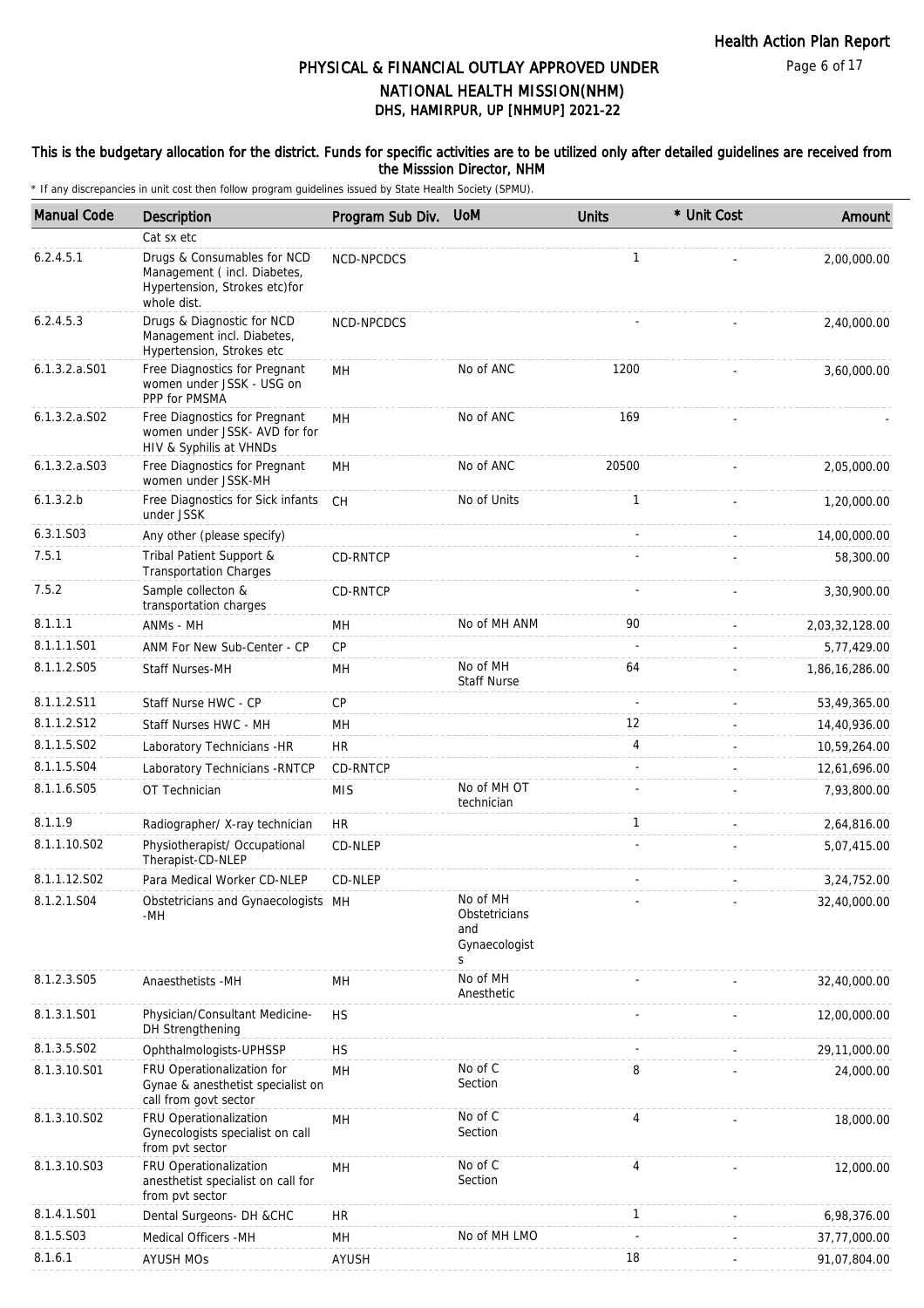Page 7 of 17

# DHS, HAMIRPUR, UP [NHMUP] 2021-22 PHYSICAL & FINANCIAL OUTLAY APPROVED UNDER NATIONAL HEALTH MISSION(NHM)

#### This is the budgetary allocation for the district. Funds for specific activities are to be utilized only after detailed guidelines are received from the Misssion Director, NHM

| <b>Manual Code</b> | Description                                                     | Program Sub Div.  | <b>UoM</b>                     | <b>Units</b>   | * Unit Cost | Amount         |
|--------------------|-----------------------------------------------------------------|-------------------|--------------------------------|----------------|-------------|----------------|
| 8.1.6.2            | Pharmacist - AYUSH                                              | AYUSH             |                                | 9              |             | 18,56,906.00   |
| 8.1.7.1.1          | MOs-AYUSH                                                       | <b>RBSK</b>       |                                | 21             |             | 99,78,240.00   |
| 8.1.7.1.2.S01      | MOs-MBBS                                                        | <b>RBSK</b>       |                                | $\mathbf{1}$   |             | 7,34,004.00    |
| 8.1.7.1.2.S02      | MOs-Dental MO/ BDS                                              | <b>RBSK</b>       |                                | 6              |             | 42,81,480.00   |
| 8.1.7.1.3          | <b>Staff Nurse</b>                                              | <b>RBSK</b>       |                                | 5              |             | 16,81,920.00   |
| 8.1.7.1.4          | <b>ANM</b>                                                      | <b>RBSK</b>       |                                | 9              |             | 11,93,904.00   |
| 8.1.7.1.5.S01      | Para Medical Worker                                             | <b>RBSK</b>       |                                | 13             |             | 31,48,704.00   |
| 8.1.7.1.5.S02      | Pharmacists                                                     | <b>RBSK</b>       |                                | 1              |             | 2,86,176.00    |
| 8.1.8.1            | <b>Medical Officers</b>                                         | <b>CH</b>         | No. of Mos                     | $\mathbf{1}$   |             | 3,60,000.00    |
| 8.1.8.2            | <b>Staff Nurse</b>                                              | CH                | No. of SNs                     | 4              |             | 15,13,008.00   |
| 8.1.8.3            | Cook cum caretaker                                              | СH                | No. of Cook                    | $\overline{2}$ |             | 3,08,551.00    |
|                    |                                                                 |                   | cum Caretaker                  |                |             |                |
| 8.1.8.5            | Feeding demonstrator for NRC                                    | CH                | No. of FDs                     | $\mathbf{1}$   |             | 3,04,454.00    |
| 8.1.9.1.S01        | Paediatrician SNCU-CH                                           | СH                | No. of<br>Peadiatrician        | 3              |             | 60,00,000.00   |
| 8.1.9.3.S01        | Staff Nurse - SNCU/KMC                                          | CH                | No. of SNs                     | 12             |             | 37, 14, 147.00 |
| 8.1.9.3.S02        | Staff Nurse -NBSU                                               | СH                | No. of SNs                     | 15             |             | 34,87,298.00   |
| 8.1.9.6.SO2        | Others- SNCU Staff (Ward<br>Aaya/ Cleaner/ Security Guard)      | <b>CH</b>         |                                | 9              |             | 16,09,484.00   |
| 8.1.9.6.S03        | Others- SNCU Staff DEO                                          | СH                | no. of Posts                   | $\mathbf{1}$   |             | 2,49,046.00    |
| 8.1.12.1           | Mid-level Service Provider                                      | <b>CP</b>         |                                |                |             | 64,78,095.00   |
| 8.1.12.2           | Performance incentive for Mid-<br>level service providers       | CP                | No. of HWC-<br>CHO             |                | 15,000.00   | 41,06,250.00   |
| 8.1.13.1.S03       | Counsellor - RMNCHA-FW                                          | FP                | No of<br>Counsellors/m<br>onth | $\overline{2}$ | 15,073.00   | 4,27,936.00    |
| 8.1.13.5           | Audiometrician/ Audiologist-<br>NCD-NPPCD                       | NCD-NPPCD         |                                |                |             | 3,96,900.00    |
| 8.1.13.10          | TBHV-CD-RNTCP                                                   | CD-RNTCP          |                                |                |             | 6,64,000.00    |
| 8.1.13.18          | Audiometrics Asstt.NCD-NPPCD                                    | NCD-NPPCD         |                                |                |             | 1,80,000.00    |
| 8.1.13.19          | Instructor for Hearing Imapired<br>Children-NCD-NPPCD           | NCD-NPPCD         |                                |                |             | 1,80,000.00    |
| 8.1.13.22.S04      | Lab Technician UPHSSP                                           | <b>HS</b>         |                                |                |             | 2,54,129.00    |
| 8.1.13.22.S06      | OT Technician UPHSSP                                            | <b>HS</b>         |                                |                |             | 10,16,516.00   |
| 8.1.13.22.S07      | Rogi Sahayata Kendra Manager                                    | QA                |                                | 2              |             | 4,65,600.00    |
| 8.1.13.22.S09      | Staff Nurse UPHSSP                                              | <b>HS</b>         |                                |                |             | 64,66,144.00   |
| 8.1.13.22.S10      | X-Ray Technician UPHSSP                                         | <b>HS</b>         |                                |                |             | 5,08,258.00    |
| 8.1.13.22.S13      | Rogi Sahayata Kendra Operator                                   | QA                |                                | 2              |             | 3,41,653.00    |
| 8.1.13.22.S14      | Ward Aaya/Boy UPHSSP                                            | <b>HS</b>         |                                |                |             | 8,24,319.00    |
| 8.1.14.1.S01       | MO (Blood Bank)                                                 | <b>BLOOD CELL</b> |                                |                |             | 7,20,000.00    |
| 8.1.14.2           | <b>Staff Nurse</b>                                              | <b>BLOOD CELL</b> |                                |                |             | 2,78,000.00    |
| 8.1.14.4.S02       | Lab Technician (BB)                                             | <b>BLOOD CELL</b> |                                |                |             | 3,05,000.00    |
| 8.1.14.5.S01       | Others- Counsellor                                              | <b>BLOOD CELL</b> |                                |                |             | 3,31,000.00    |
| 8.1.14.5.S03       | Others-Lab Attendant                                            | <b>BLOOD CELL</b> |                                |                |             | 4,48,000.00    |
| 8.1.16.2.S01       | Cold Chain Handlers                                             | RI                |                                |                |             | 2,10,899.00    |
| 8.1.16.2.S02       | Technician / Trfeigerator<br>Machinic                           | RI                |                                |                |             | 3,51,691.00    |
| 8.1.16.6.S01       | Data Entry Operator BB                                          | <b>BLOOD CELL</b> |                                |                |             | 2,26,000.00    |
| 8.1.16.7.S02       | Sweeper- NCD- Blood bank                                        | <b>BLOOD CELL</b> |                                |                |             | 1,44,000.00    |
| 8.1.16.7.S05       | Cleaner -NRC                                                    | СH                | no. of Posts                   | 1              |             | 1,78,831.00    |
| 8.4.7              | Incentive to provider for PPIUCD<br>services @Rs 150 per PPIUCD | <b>FP</b>         | No of Cases                    | 5937           | 150.00      | 8,90,550.00    |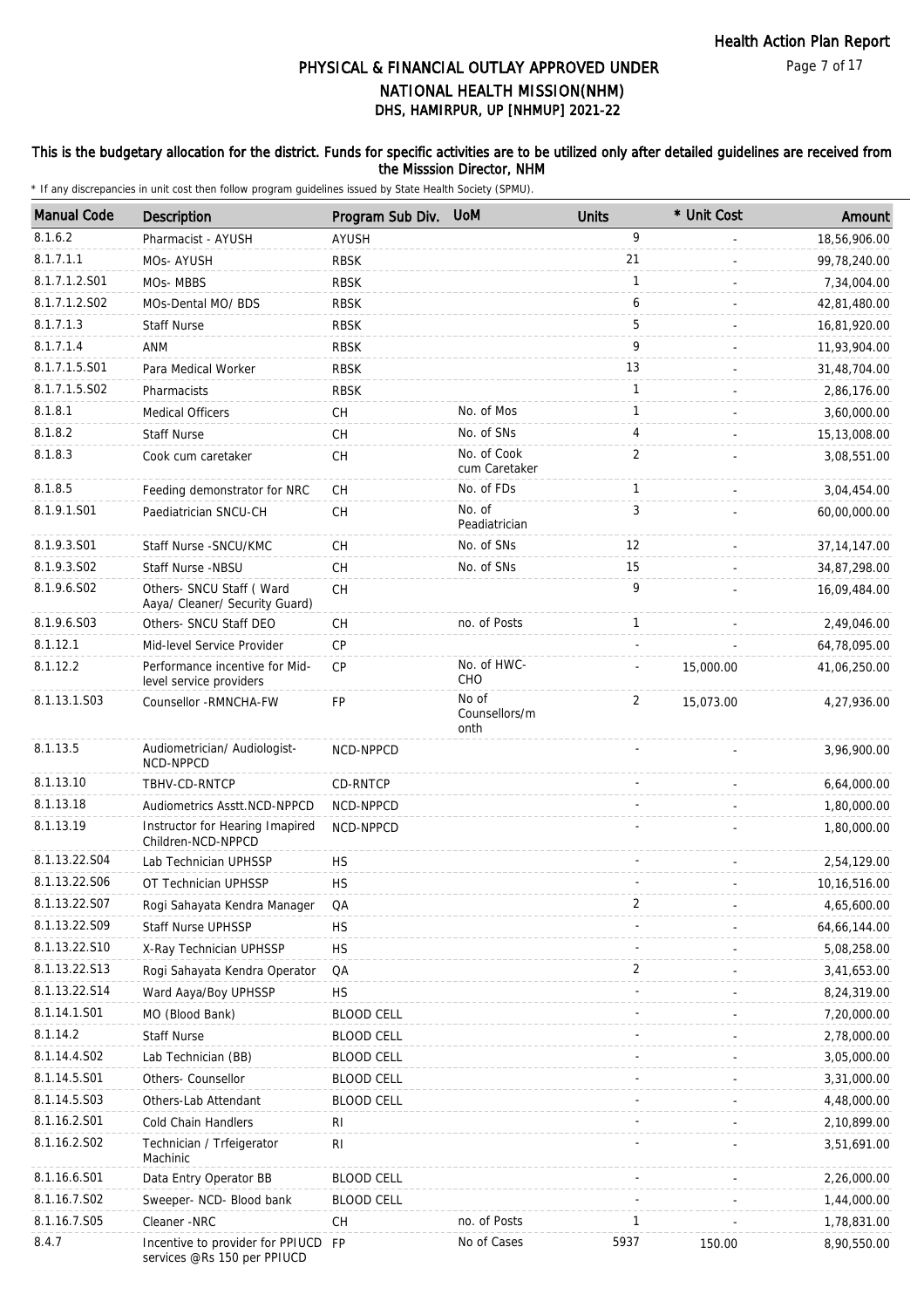#### This is the budgetary allocation for the district. Funds for specific activities are to be utilized only after detailed guidelines are received from the Misssion Director, NHM

| <b>Manual Code</b> | Description                                                                                  | Program Sub Div. | <b>UOM</b>                      | <b>Units</b>   | * Unit Cost  | Amount         |
|--------------------|----------------------------------------------------------------------------------------------|------------------|---------------------------------|----------------|--------------|----------------|
|                    | insertion                                                                                    |                  |                                 |                |              |                |
| 8.4.8              | Incentive to provider for PAIUCD FP<br>Services @Rs 150 per PAIUCD<br>insertion              |                  | No of Cases                     | 14             | 150.00       | 2,100.00       |
| 8.4.9              | Team based incentives for<br>Health & Wellness Centers<br>(H&WC Sub Center)                  | <b>CP</b>        | No of HWC                       |                | 11,000.00    | 30, 11, 250.00 |
| 8.4.10             | Team based incentives for<br>Health & Wellness Centers<br>(H&WC PHC)                         | CP               | No of HWC                       |                | 11,000.00    | 16,74,000.00   |
| 8.4.12.S01         | HRP identification and follow up<br>for ANM                                                  | MН               | No of HRP                       | 1300           | 200.00       | 2,60,000.00    |
| 8.4.12.S03         | Performance based Incentives to FP<br>RMNCHA Counselors in Family<br>Planning                |                  | No of Cases                     | 207            | 50.00        | 10,350.00      |
| 8.4.12.S04         | RI Cold chain handlers incentive                                                             | RI               | Lumpsump                        | 11             | 2,400.00     | 3,16,800.00    |
| 9.2.1.1.7          | Training of Staff Nurses/ANMs /<br>LHVs in SBA                                               | Nursing          |                                 | 1              | 10,86,520.00 | 10,86,520.00   |
| 9.2.1.1.22         | Onsite Mentoring for DAKSHATA                                                                | Nursing          |                                 | 1              | 1,20,000.00  | 1,20,000.00    |
| 9.2.1.2.4          | Orienation activities on vitamin A CH<br>supplemenation and Anemia<br>Mukta Bharat Programme |                  | No of Batch                     | 11             |              | 40,740.00      |
| 9.2.1.2.19         | 4 days Trainings on IYCF for<br>MOs, SNs, ANMs of all DPs and<br>SCs                         | <b>CH</b>        | No of Batch                     | $\overline{7}$ |              | 5,69,800.00    |
| 9.2.1.2.20         | Orientation on National<br>Deworming Day                                                     | <b>RKSK</b>      | per participant                 | 41             | 100.00       | 82,960.00      |
| 9.2.1.3.2.S01      | <b>Qtr.Review/orientation meeting</b><br>at Block Level for ANM                              | <b>FP</b>        | No of<br>Orientation<br>meeting | 28             | 1,000.00     | 28,000.00      |
| 9.2.1.3.23         | Training of Medical officers<br>(Injectible Contraceptive<br>Trainings)                      | <b>FP</b>        | No of Batch                     | $\mathbf{1}$   | 41,800.00    | 41,800.00      |
| 9.2.1.3.24         | Training of AYUSH doctors<br>(Injectible Contraceptive<br>Trainings)                         | <b>FP</b>        | No of Batch                     | $\mathbf{1}$   | 22,800.00    | 22,800.00      |
| 9.2.1.3.25         | Training of Nurses (Staff<br>Nurse/LHV/ANM) (Injectible<br>Contraceptive Trainings)          | FP               | No of Batch                     | 1              | 35,800.00    | 35,800.00      |
| 9.2.1.3.27.S01     | FP-LMIS training-Urban Staffs<br>and others                                                  | FP               |                                 | 1              | 46,900.00    | 46,900.00      |
| 9.2.1.3.27.S02     | FP-LMIS training- ASHA Sangni<br>Refresher                                                   | <b>FP</b>        |                                 | 2              | 4,900.00     | 9,800.00       |
| 9.2.1.4.13.C       | Any other (please specify) Kishor RKSK<br>Swasyhya Manch                                     |                  | No of Events                    | 16             | 5,000.00     | 80,000.00      |
| 9.2.1.7.1.S01      | Training under Immunisation-<br><b>CCH</b>                                                   | R <sub>l</sub>   | Lumpsump                        |                |              | 38,200.00      |
| 9.2.1.7.1.S02      | Training under Immunisation-<br>Data Handler                                                 | R <sub>l</sub>   | Lumpsump                        |                |              | 5,500.00       |
| 9.2.1.7.1.S03      | Training under Immunisation-<br>Health Worker                                                | R <sub>l</sub>   | Lumpsump                        |                |              | 3,23,400.00    |
| 9.2.2.6.3          | Kayakalp Trainings                                                                           | QA               | <b>Districts</b>                | $\mathbf{1}$   | 33,000.00    | 33,000.00      |
| 9.2.2.7.2          | Training cum review meeting for<br>HMIS & MCTS at District level                             | MIS              | No of<br>Participants           |                |              | 37,620.00      |
| 9.2.2.7.3          | Training cum review meeting for<br>HMIS & MCTS at Block level                                | <b>MIS</b>       | No of<br>Participants           |                |              | 1,60,800.00    |
| 9.2.2.8.2          | Multi-skilling of ASHA, MPW ay<br>HWCs (SHC & PHC)                                           | CP               | Lumpsump                        |                |              | 11,20,000.00   |
| 9.2.2.8.5.S01      | Training of MPW and Asha                                                                     | <b>CP</b>        |                                 |                |              | 3,00,000.00    |
| 9.2.2.8.5.S02      | Training of MO and SN                                                                        | CP               |                                 |                |              | 5,25,000.00    |
| 9.2.2.8.5.S03      | Cost of Yoga Sessions                                                                        | <b>CP</b>        |                                 |                |              | 3,57,750.00    |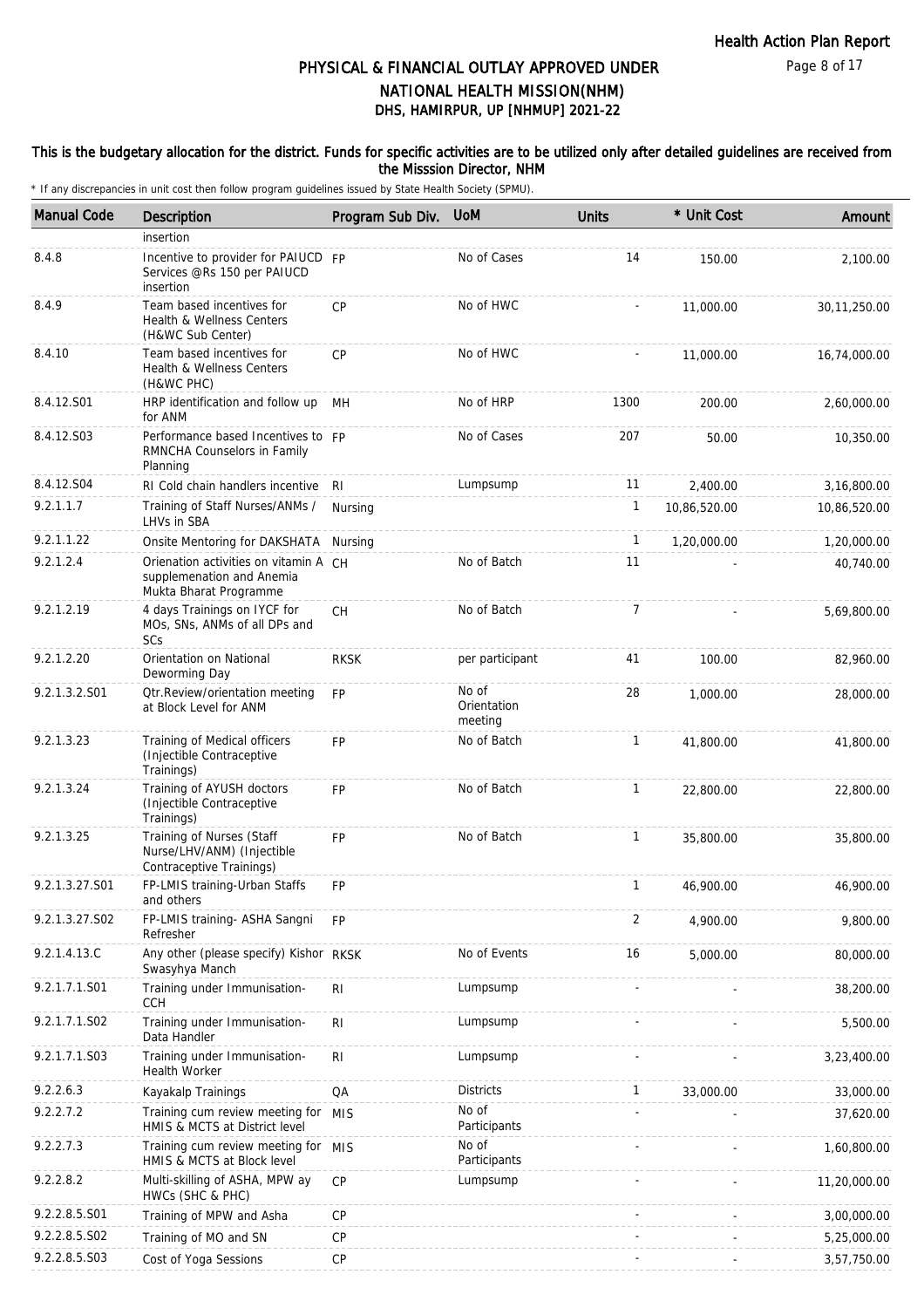#### This is the budgetary allocation for the district. Funds for specific activities are to be utilized only after detailed guidelines are received from the Misssion Director, NHM

| <b>Manual Code</b> | Description                                                                                                                           | Program Sub Div. | <b>UoM</b>         | <b>Units</b> | * Unit Cost | Amount      |
|--------------------|---------------------------------------------------------------------------------------------------------------------------------------|------------------|--------------------|--------------|-------------|-------------|
| 9.2.3.1.1          | Medical Officers (1 day)                                                                                                              | CD-IDSP          |                    |              |             | 57,040.00   |
| 9.2.3.1.5          | Data Managers (2days)                                                                                                                 | CD-IDSP          |                    |              |             | 18,400.00   |
| 9.2.3.1.7          | ASHA & MPWs, AWW &<br>Community volunteers (1 day)                                                                                    | CD-IDSP          |                    |              |             | 16,800.00   |
| 9.2.3.2.1          | Training / Capacity Building<br>(Malaria)                                                                                             | CD-NVBDCP        |                    |              |             | 58,800.00   |
| 9.5.3.2.6          | Training/sensitization of district<br>level officers on ELF and drug<br>distributors including peripheral<br>health workers (AES/ JE) | CD-NVBDCP        |                    |              |             | 1,37,300.00 |
| 9.2.3.4.1          | Trainings under RNTCP                                                                                                                 | CD-RNTCP         |                    |              |             | 1,40,000.00 |
| 9.2.3.5.5          | 1 day training of DEO of the<br>Treatment sites (MTC/TCs)                                                                             | CD-NVHCP         |                    |              |             | 3,000.00    |
| 9.2.4.2.1          | Training of PHC Medical Officers,<br>Nurses, Paramedical Workers &<br>Other Health Staff working<br>under NMHP                        | NCD-NMHP         | No of Distrcts     | $\mathbf{1}$ |             | 50,000.00   |
| 9.2.4.3.1          | Training of doctors and staff at<br>DH Level under NPHCE                                                                              | NCD-NPHCE        |                    | $\mathbf{1}$ |             | 40,000.00   |
| 9.2.4.4.1          | Trainings for District Tobacco<br><b>Control Centre</b>                                                                               | NCD-NTCP         |                    | $\mathbf{1}$ |             | 1,00,000.00 |
| 9.2.4.5.2          | District NCD Cell                                                                                                                     | NCD-NPCDCS       |                    | $\mathbf{1}$ |             | 2,00,000.00 |
| 9.2.4.9            | Trainings of Medical Officers,<br>Health Workers and Programme<br>officers under NPCCHH                                               | NCD-NPCCHH       |                    | $\mathbf{1}$ |             | 70,000.00   |
| 9.5.29.13.S04.02   | Scaling up Nurse Mentoring<br>Program Honorarium                                                                                      | Nursing          |                    | $\mathbf{1}$ |             | 4,20,000.00 |
| 9.5.29.13.S04.03   | Scaling up Nurse Mentoring<br>Program Yearly TA DA                                                                                    | Nursing          |                    | $\mathbf{1}$ |             | 21,000.00   |
| 9.5.29.13.S04.04   | Scaling up Nurse Mentoring<br>Program Register                                                                                        | Nursing          |                    | $\mathbf{1}$ |             | 1,750.00    |
| 9.2.3.6.1          | Trainings of Medical Officers and CD-NRCP<br>Health Workers under NRCP                                                                |                  |                    |              |             | 48,300.00   |
| 10.1.1.S01         | Community Base Maternal death MH<br>Review                                                                                            |                  | No of CBMDR        | 66           |             | 39,600.00   |
| 10.1.1.S02         | Incentive for Ist Responder<br>Maternal Death                                                                                         | MH               | No of<br>Responder | 20           |             | 20,000.00   |
| 10.1.2             | Child Death Review                                                                                                                    | CH               | No of Distrcts     | 1            |             | 4,69,500.00 |
| 10.2.4             | Microfilaria Survey - Lymphatic<br>Filariasis                                                                                         | CD-NVBDCP        |                    |              |             | 50,000.00   |
| 10.2.5             | Monitoring & Evaluation (Post<br>MDA assessment by medical<br>colleges (Govt. & private)/ICMR<br>institutions)                        | CD-NVBDCP        |                    |              |             | 15,000.00   |
| 10.3.1.2           | Sentinel surveillance Hospital<br>recurrent                                                                                           | CD-NVBDCP        |                    |              |             | 1,00,000.00 |
| 11.1.2.4.S01       | Celebration of New Born Care<br>Week                                                                                                  | <b>IEC</b>       | No of Distrcts     |              | 25,000.00   | 25,000.00   |
| 11.1.2.4.S02       | Celebration of Breastfeeding<br>Week                                                                                                  | <b>IEC</b>       |                    |              | 40,000.00   | 40,000.00   |
| 11.2.1.1           | Media Mix of Mid Media/ Mass<br>Media                                                                                                 | <b>IEC</b>       |                    | 8            |             | 45,000.00   |
| 11.1.3.1           | Media Mix of Mid Media/ Mass<br>Media                                                                                                 | <b>IEC</b>       |                    |              |             | 21,000.00   |
| 11.1.3.3           | IEC & promotional activities for<br>World Population Day<br>celebration                                                               | <b>FP</b>        | No of Events       | 8            |             | 1,43,000.00 |
| 11.1.3.4           | IEC & promotional activities for<br>Vasectomy Fortnight celebration                                                                   | <b>FP</b>        | No of Events       | 8            |             | 83,000.00   |
| 11.1.3.6           | Any Other IEC/BCC activities FP                                                                                                       | <b>IEC</b>       |                    |              |             | 12,070.00   |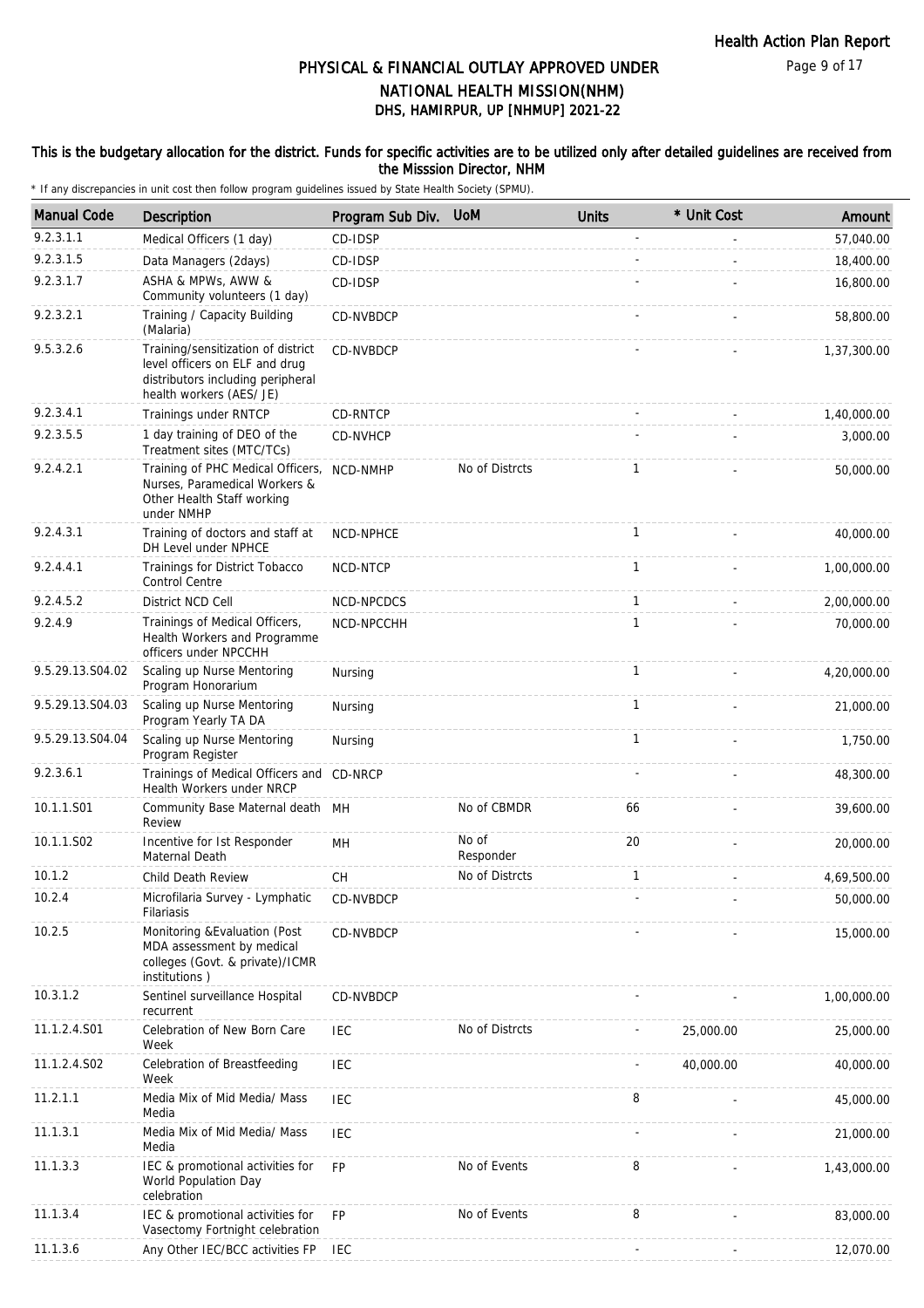#### This is the budgetary allocation for the district. Funds for specific activities are to be utilized only after detailed guidelines are received from the Misssion Director, NHM

| <b>Manual Code</b> | Description                                                                                                                                                 | Program Sub Div.  | <b>UoM</b>          | <b>Units</b> | * Unit Cost | Amount       |
|--------------------|-------------------------------------------------------------------------------------------------------------------------------------------------------------|-------------------|---------------------|--------------|-------------|--------------|
| 11.1.5.2           | Any other IEC/BCC activities<br>(Wall Painting, Banner & Poster)                                                                                            | RI.               | Lumpsump            |              |             | 1,43,070.00  |
| 11.1.6.1.S01       | Creating awareness on declining FP<br>sex ratio issue (PNDT)- Block<br>Level                                                                                |                   | No of Events        | 7            | 10,000.00   | 70,000.00    |
| 11.1.6.1.S02       | Creating awareness on declining FP<br>sex ratio issue (PNDT)- District<br>Level                                                                             |                   | No of Events        | 1            | 25,000.00   | 25,000.00    |
| 11.1.7.1           | Health Education & Publicity for<br><b>NIDDCP</b>                                                                                                           | NCD-NIDDCP        | <b>Districts</b>    |              |             | 13,000.00    |
| 11.10.1.S04        | <b>VBD Promotional Activities</b>                                                                                                                           | <b>BLOOD CELL</b> |                     |              |             | 15,000.00    |
| 11.2.4             | IEC activities for Health &<br>Wellness centre (H&WC)                                                                                                       | CP                |                     |              |             | 43,00,000.00 |
| 11.3.4             | IEC/BCC under NRCP: Rabies<br>Awareness and DO'S and Don'ts<br>in the event of Animal Bites                                                                 | CD-NRCP           |                     |              |             | 2,91,654.00  |
| 11.3.6             | <b>IEC/BCC under NVHCP</b>                                                                                                                                  | <b>CD-NVHCP</b>   |                     |              |             | 20,000.00    |
| 11.4.7             | <b>IEC on Climate Sensitive</b><br>Diseases at Block, District and<br>State level - Air pollution, Heat<br>and other relevant Climate<br>Sensitive diseases | NCD-NPCCHH        |                     | $\mathbf{1}$ |             | 1,00,000.00  |
| 11.2.7.4           | Places covered with hoardings/<br>bill boards/ signage etc.                                                                                                 | <b>IEC</b>        |                     |              | 4,500.00    | 3,78,000.00  |
| 11.2.7.5           | Usage of Folk media such as<br>Nukkad Natak/ mobile audio<br>visual services/ local radio etc.                                                              | <b>IEC</b>        |                     |              |             | 1,26,000.00  |
| 11.2.7.7           | State-level IEC Campaigns/Other IEC<br><b>IEC Campaigns</b>                                                                                                 |                   |                     |              |             | 2,65,000.00  |
| 11.3.1.1           | <b>IEC/BCC</b> for Malaria                                                                                                                                  | CD-NVBDCP         |                     |              |             | 35,000.00    |
| 11.3.1.2           | IEC/BCC for Social mobilization<br>(Dengue and Chikungunya)                                                                                                 | CD-NVBDCP         |                     |              |             | 20,000.00    |
| 11.3.1.4           | Specific IEC/BCC for Lymphatic<br>Filariasis                                                                                                                | CD-NVBDCP         |                     |              |             | 3,86,990.00  |
| 11.3.2.1           | IEC/BCC: Mass media, Outdoor<br>media, Rural media, Advocacy<br>media for NLEP                                                                              | CD-NLEP           |                     |              |             | 98,000.00    |
| 11.3.3.1           | ACSM (State & district)                                                                                                                                     | CD-RNTCP          |                     |              |             | 1,20,000.00  |
| 11.3.3.2           | TB Harega Desh Jeetega<br>Compaign                                                                                                                          | CD-RNTCP          |                     |              |             | 10,000.00    |
| 11.4.2.1           | Translation of IEC material and<br>distribution                                                                                                             | NCD-NMHP          | No of Distrcts      | 1            |             | 4,00,000.00  |
| 11.4.3.2           | Celebration of days-ie<br>International Day for older<br>persons                                                                                            | NCD-NPHCE         |                     | 1            |             | 2,00,000.00  |
| 11.4.4.1           | IEC/SBCC for NTCP                                                                                                                                           | NCD-NTCP          |                     | 1            |             | 7,00,000.00  |
| 11.4.5.2           | <b>IEC/BCC for District NCD Cell</b>                                                                                                                        | NCD-NPCDCS        | No of Distrcts      | 1            |             | 3,00,000.00  |
| 11.4.9.1.1         | <b>IEC for NPPCD</b>                                                                                                                                        | NCD-NPPCD         | Lumpsump            | ÷,           |             | 1,00,000.00  |
| 11.2.7.2           | <b>Targeting Naturally Occurring</b><br>Gathering of People/ Health Mela                                                                                    | <b>IEC</b>        |                     |              |             | 5,91,000.00  |
| 12.1.1.1           | Printing of MDR formats                                                                                                                                     | MН                | No of format        | 70           |             | 2,100.00     |
| 12.1.1.2           | Printing of MCP cards, safe<br>motherhood booklets etc.                                                                                                     | MH                | No of MCP<br>card   | 28700        |             | 4,87,900.00  |
| 12.1.1.3           | Printing of labor room registers<br>and casesheets/ LaQshya related<br>printing                                                                             | <b>MH</b>         | No of Case<br>sheet | 25000        |             | 2,50,000.00  |
| 12.1.1.4           | Printing cost for MAA<br>programme                                                                                                                          | CH                | No of Distrcts      | 1            |             | 11,184.00    |
| 12.1.1.5           | Any other (Printing of CAC<br>Format)                                                                                                                       | FP                | No of format        | 250          |             | 37,500.00    |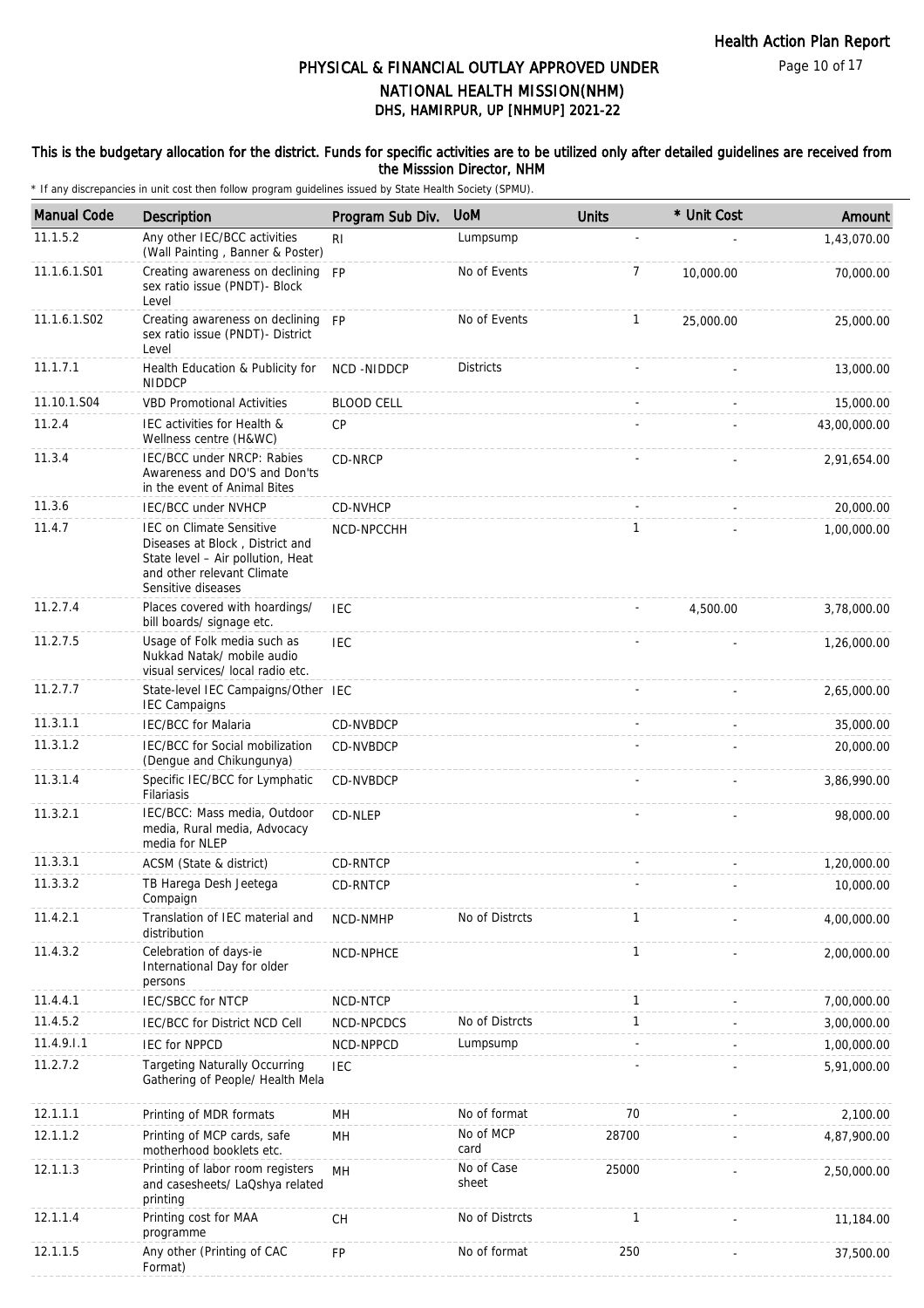Page 11 of 17

# DHS, HAMIRPUR, UP [NHMUP] 2021-22 PHYSICAL & FINANCIAL OUTLAY APPROVED UNDER NATIONAL HEALTH MISSION(NHM)

#### This is the budgetary allocation for the district. Funds for specific activities are to be utilized only after detailed guidelines are received from the Misssion Director, NHM

| <b>Manual Code</b> | <b>Description</b>                                                                                                                                         | Program Sub Div.  | <b>UoM</b>                    | <b>Units</b> | * Unit Cost | Amount       |
|--------------------|------------------------------------------------------------------------------------------------------------------------------------------------------------|-------------------|-------------------------------|--------------|-------------|--------------|
| 12.1.2.4           | Printing of Child Death Review<br>formats                                                                                                                  | <b>CH</b>         | No of format                  | 41910        |             | 20,955.00    |
| 12.1.2.5           | Printing of compliance cards and CH<br>reporting formats for National<br>Iron Plus Initiative-for 6-59<br>months age group and for 5-10<br>years age group |                   | No of Register<br>/ Formats   | $\mathbf{1}$ |             | 12,116.00    |
| 12.1.2.6           | Printing of IEC materials and<br>reporting formats etc. for<br>National Deworming Day                                                                      | <b>RKSK</b>       |                               | 6792         |             | 1,84,160.00  |
| 12.1.2.7           | Printing of IEC Materials and<br>monitoring formats for IDCF                                                                                               | СH                | No of Distrcts                | 1            |             | 1,18,000.00  |
| 12.1.2.11          | Printing of HBNC referral cards<br>and other formats                                                                                                       | <b>CH</b>         | No of format                  | 197179       |             | 98,590.00    |
| 12.1.3.3           | Printing of FP Manuals,<br>Guidelines, etc.                                                                                                                | FP                | Lumpsump                      | $\mathbf{1}$ |             | 2,07,890.00  |
| 12.1.6.1           | Printing and dissemination of<br>Immunization cards, tally sheets,<br>monitoring forms etc.                                                                | R <sub>l</sub>    | No of<br><b>Benificieries</b> | 39394        |             | 3,93,940.00  |
| 12.3.4             | Printing for formats/registers<br>under NVHCP                                                                                                              | CD-NVHCP          |                               |              |             | 5,500.00     |
| 12.3.5.1           | Printing of form P,L, S under<br>IDSP progrm                                                                                                               | CD-IDSP           |                               |              |             | 40,456.00    |
| 12.3.6             | Printing fo formats for<br>monitoring and surrveilence<br><b>NRCP</b>                                                                                      | CD-NRCP           |                               |              |             | 42,170.00    |
| 12.2.8.S02         | Printing of Sub Centre and<br><b>VHSNC Register</b>                                                                                                        | <b>CP</b>         |                               |              |             | 72,990.00    |
| 12.2.2.1           | Printing of ASHA diary                                                                                                                                     | CP                | No of ASHA &<br>AF            |              |             | 1,87,775.00  |
| 12.2.2.2           | Printing of ASHA Modules and<br>formats                                                                                                                    | CP                | Lumpsump                      |              |             | 47,065.00    |
| 12.2.2.3           | Printing of CBAC format                                                                                                                                    | CP                |                               |              |             | 17,85,150.00 |
| 12.2.3.1           | Printing of cards for screening of<br>children for hemoglobinopathies                                                                                      | <b>BLOOD CELL</b> | Lumpsump                      |              |             | 25,000.00    |
| 12.2.4.1           | Printing of HMIS Formats                                                                                                                                   | <b>MIS</b>        | Lumpsump                      |              |             | 43,830.00    |
| 12.2.4.3           | Printing of MCTS follow-up<br>formats/ services due list/ work<br>plan                                                                                     | <b>MIS</b>        | No of ASHA                    | 1104         |             | 39,740.00    |
| 12.2.5.1           | Printing Activites for Ayushman<br>Bharat H&WC                                                                                                             | СP                | No.of Register                |              |             | 16,800.00    |
| 12.3.1.1           | Printing of forms/registers for<br>Lymphatic Filariasis                                                                                                    | CD-NVBDCP         |                               |              |             | 67,752.00    |
| 12.3.1.3           | Printing of recording and<br>reporting forms/registers for<br>Malaria                                                                                      | CD-NVBDCP         |                               |              |             | 25,000.00    |
| 12.3.2.1           | Printing works                                                                                                                                             | CD-NLEP           |                               |              |             | 25,000.00    |
| 12.3.3.1           | Printing (ACSM)                                                                                                                                            | CD-RNTCP          |                               |              |             | 1,50,000.00  |
| 12.3.3.2           | Printing                                                                                                                                                   | CD-RNTCP          |                               |              |             | 1,20,000.00  |
| 12.4.4.1           | Printing of Challan Books under<br><b>NTCP</b>                                                                                                             | NCD-NTCP          |                               | $\mathbf{1}$ |             | 21,000.00    |
| 12.4.5.1           | Patient referral cards at PHC<br>Level                                                                                                                     | NCD-NPCDCS        | No of PHC                     | $\mathbf{1}$ |             | 1,02,500.00  |
| 12.4.5.2           | Patient referral cards at Sub-<br>centre level                                                                                                             | NCD-NPCDCS        |                               |              |             | 2,68,750.00  |
| 13.1.1.6           | Any Other                                                                                                                                                  | QA                |                               | 2            |             | 6,00,000.00  |
| 13.1.3             | Quality Assurance Certifications,<br>Re-certification (National & State<br>Certification) under NQAS                                                       | QA                |                               | 1            |             | 84,000.00    |
| 13.2.1             | Assessments                                                                                                                                                | QA                | No of Units                   |              | 8,000.00    | 16,000.00    |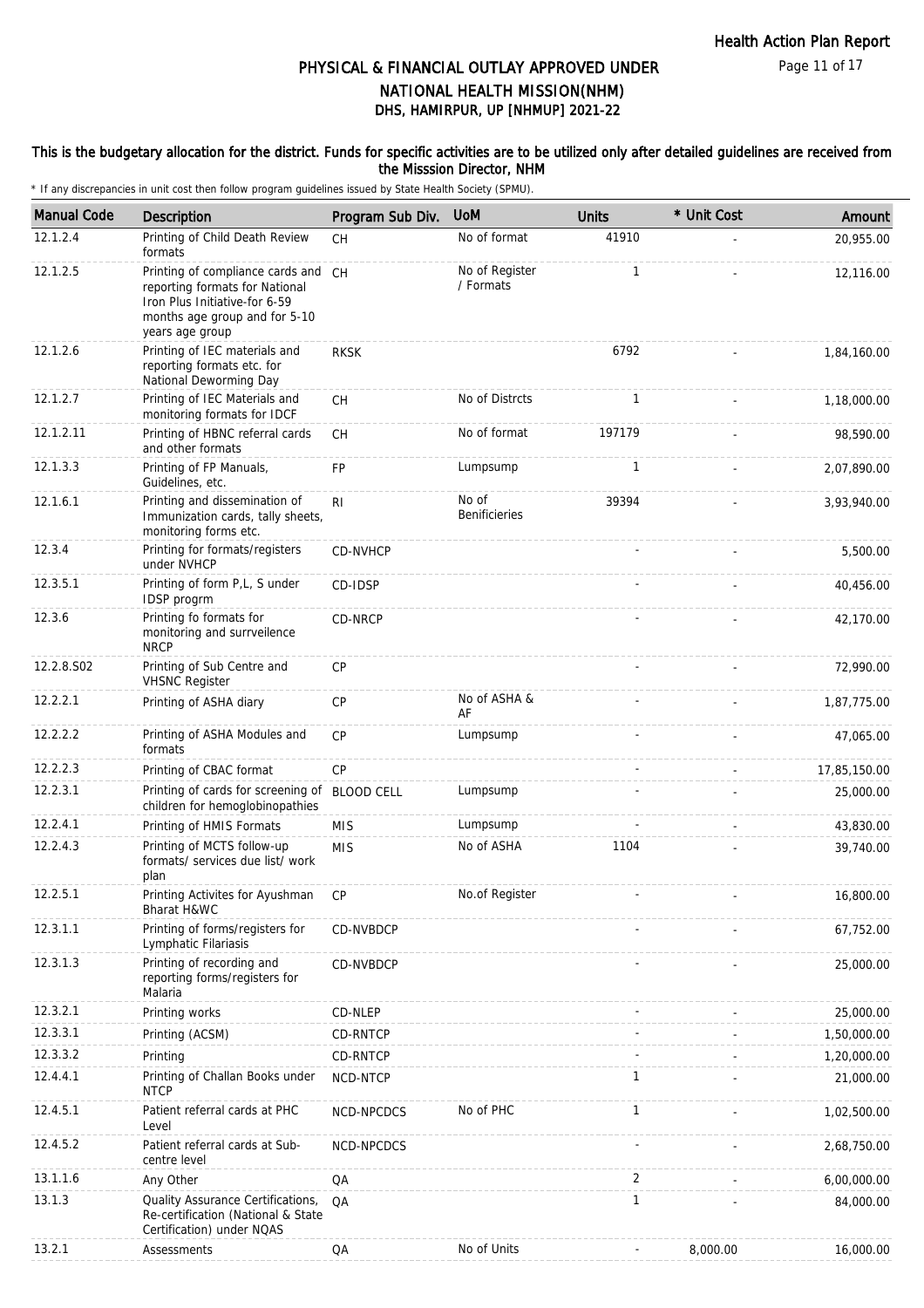#### This is the budgetary allocation for the district. Funds for specific activities are to be utilized only after detailed guidelines are received from the Misssion Director, NHM

| <b>Manual Code</b> | <b>Description</b>                                                                                                          | Program Sub Div. | <b>UoM</b>                              | <b>Units</b>   | * Unit Cost | Amount       |
|--------------------|-----------------------------------------------------------------------------------------------------------------------------|------------------|-----------------------------------------|----------------|-------------|--------------|
| 13.2.2             | Kayakalp Awards                                                                                                             | QA               |                                         | 6              |             | 6,00,000.00  |
| 14.1.1.3.S03       | District Logistic Manager                                                                                                   | <b>FP</b>        |                                         | $\mathbf{1}$   |             | 4,63,050.00  |
| 14.2.3.S02         | Implementation of FP-LMIS<br>District-Transportation Cost                                                                   | <b>FP</b>        | Yearly                                  | $\mathbf{1}$   | 74,973.00   | 74,973.00    |
| 14.2.4.1           | Alternative vaccine delivery in<br>hard to reach areas                                                                      | R <sub>l</sub>   | No of Session                           | 14868          | 200.00      | 29,73,600.00 |
| 14.2.5             | Alternative Vaccine Delivery in<br>other areas                                                                              | R <sub>l</sub>   | No of Session                           | 24             | 90.00       | 2,160.00     |
| 14.2.6             | POL for vaccine delivery from<br>State to district and from district<br>to PHC/CHCs                                         | R <sub>l</sub>   | <b>Districts</b>                        | $\mathbf{1}$   | 2,00,000.00 | 2,00,000.00  |
| 14.2.7             | Cold chain maintenance                                                                                                      | RI               | No of Points                            |                |             | 31,000.00    |
| 14.2.11            | Vehicle Hiring (NTEP)                                                                                                       | CD-RNTCP         |                                         |                |             | 48,000.00    |
| 14.2.13            | Sample transportation cost<br>under NVHCP                                                                                   | <b>CD-NVHCP</b>  |                                         |                |             | 12,000.00    |
| 14.2.14.S01        | Other Oprational Cost for State,<br>Regional and District Drug Ware<br>Houses                                               | R <sub>l</sub>   |                                         |                |             | 10,58,148.00 |
| 15.4.2             | Reimbursement for cataract<br>operation for NGO and Private<br>Practitioners                                                | NCD-NPCB         | No of Cases                             |                |             | 1,62,240.00  |
| 15.3.3.3           | Private Provider Incentive                                                                                                  | CD-RNTCP         |                                         |                |             | 2,63,200.00  |
| 15.3.1.2           | Inter-sectoral convergence                                                                                                  | CD-NVBDCP        |                                         |                |             | 7,000.00     |
| 16.1.1.1.1         | State                                                                                                                       | <b>PM</b>        |                                         | 25             |             | 7,500.00     |
| 16.1.1.4           | Prepare detailed operational plan RBSK<br>for RBSK across districts<br>(including cost of plan)                             |                  | No of Block                             | $\overline{7}$ | 500.00      | 3,500.00     |
| 16.1.1.6           | To develop micro plan at sub-<br>centre level                                                                               | R <sub>l</sub>   | No of Sub<br>Centre                     | 215            | 100.00      | 21,500.00    |
| 16.1.1.7           | For consolidation of micro plans<br>at block level                                                                          | R <sub>l</sub>   | No of Block                             | 11             | 1,000.00    | 11,000.00    |
| 16.1.2.1.6         | Review meetings/ workshops<br>under RKSK                                                                                    | <b>RKSK</b>      |                                         | $\overline{2}$ |             | 10,000.00    |
| 16.1.2.1.7         | RBSK Convergence/Monitoring<br>meetings                                                                                     | <b>RBSK</b>      | No of<br>Meetings                       | 3              | 500.00      | 10,500.00    |
| 16.1.2.1.14        | Quarterly review meetings<br>exclusive for RI at district level<br>with Block MOs, CDPO, and<br>other stake holders         | R <sub>l</sub>   | No. of<br>Participants                  | 180            |             | 18,000.00    |
| 16.1.2.1.15        | Quarterly review meetings<br>exclusive for RI at block level                                                                | R <sub>l</sub>   | Lumpsump                                |                |             | 32,000.00    |
| 16.1.2.1.16        | <b>IDSP Meetings</b>                                                                                                        | CD-IDSP          |                                         |                |             | 6,000.00     |
| 16.1.2.1.17        | State Task Force, State<br>Technical Advisory Committee<br>meeting, District coordination<br>meeting (Lymphatic Filariasis) | CD-NVBDCP        |                                         |                |             | 60,000.00    |
| 16.1.2.1.22        | Monthly meeting with the<br>hospital staff                                                                                  | NCD-NTCP         |                                         | $\mathbf{1}$   |             | 48,000.00    |
| 16.1.2.1.24        | Sensitization workshop/ Meeting<br>of the State Program Officers<br>and District level Health Officers                      | NCD-NPCCHH       |                                         | $\mathbf{1}$   |             | 25,000.00    |
| 16.1.2.1.28.S01    | District Level MDR Review<br>Meeting                                                                                        | MН               | No of District<br>level MDR<br>meetings | 6              |             | 18,000.00    |
| 16.1.2.2.3         | State/ District Quality Assurance<br>Unit (Monitoring & Supervision)                                                        | QA               |                                         |                |             | 3,60,000.00  |
| 16.1.2.2.8         | Monitoring & Supervision<br>(Lymphatic Filariasis)                                                                          | CD-NVBDCP        |                                         |                |             | 60,000.00    |
| 16.1.2.2.12        | District NCD Cell                                                                                                           | NCD-NPCDCS       |                                         | 1              |             | 2,00,000.00  |
| 16.1.2.2.13        | Supervision and Monitoring                                                                                                  | CD-RNTCP         |                                         |                |             | 2,00,000.00  |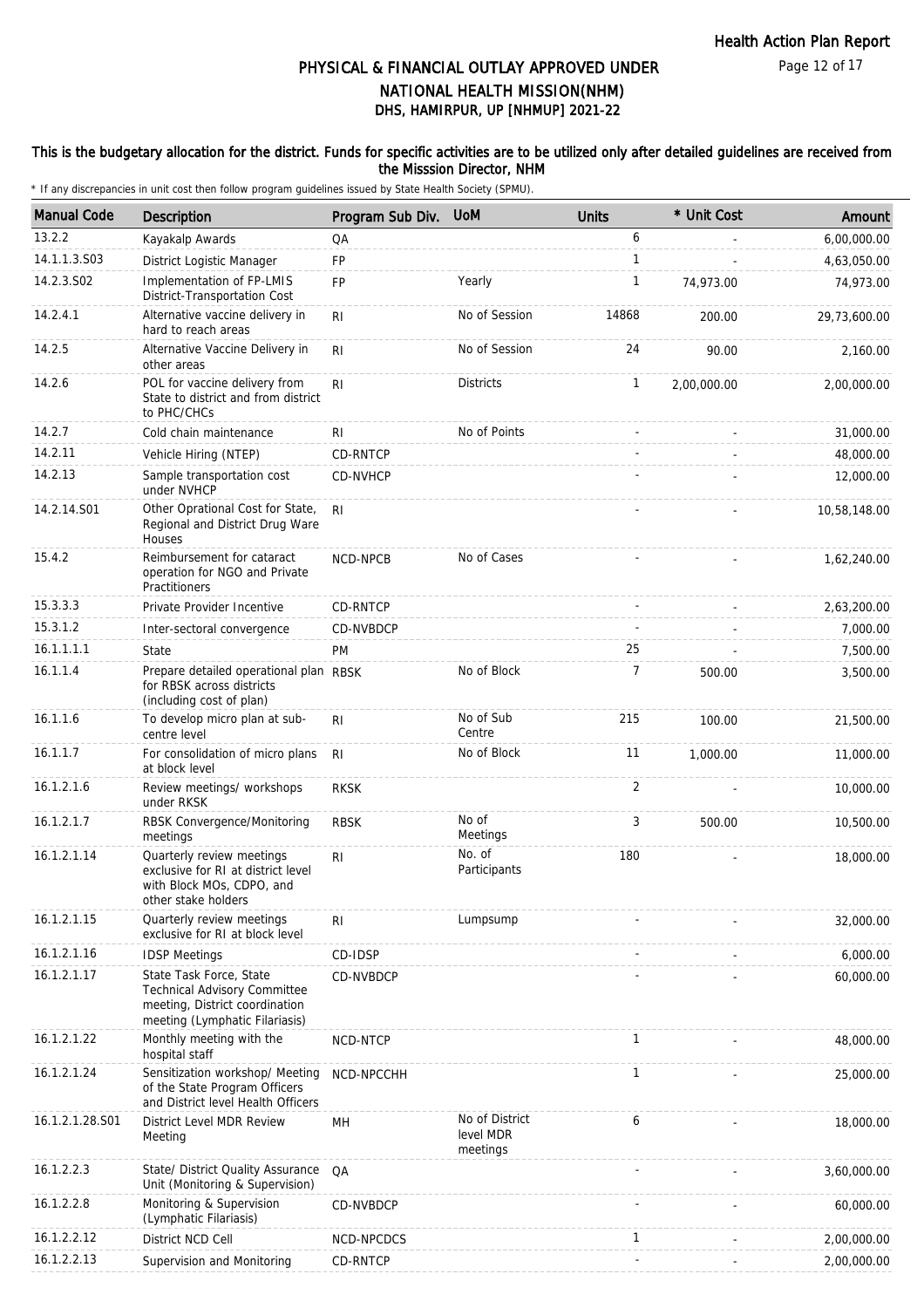Page 13 of 17

# DHS, HAMIRPUR, UP [NHMUP] 2021-22 PHYSICAL & FINANCIAL OUTLAY APPROVED UNDER NATIONAL HEALTH MISSION(NHM)

#### This is the budgetary allocation for the district. Funds for specific activities are to be utilized only after detailed guidelines are received from the Misssion Director, NHM

| <b>Manual Code</b> | Description                                                                                                                                           | Program Sub Div. | <b>UoM</b>                                              | <b>Units</b>             | * Unit Cost | Amount       |
|--------------------|-------------------------------------------------------------------------------------------------------------------------------------------------------|------------------|---------------------------------------------------------|--------------------------|-------------|--------------|
| 16.1.2.2.16        | Monitoring and Surveillance<br>(review meetings, Travel) under<br><b>NRCP</b>                                                                         | CD-NRCP          |                                                         |                          |             | 50,000.00    |
| 16.1.2.S01         | Operational Cost and Mobilty<br>Support for District FPLMIS<br>Managers                                                                               | <b>FP</b>        | <b>Districts</b>                                        | $\mathbf{1}$             |             | 1,20,000.00  |
| 16.1.3.1.1         | Mobility Support for SPMU/State                                                                                                                       | МE               |                                                         |                          |             | 54,000.00    |
| 16.1.3.1.9         | Mobility support for Rapid<br>Response Team                                                                                                           | CD-NVBDCP        |                                                         |                          |             | 60,750.00    |
| 16.1.3.1.13        | Vehicle Operation (POL) (NTEP)                                                                                                                        | CD-RNTCP         |                                                         |                          |             | 4,65,000.00  |
| 16.1.3.1.14        | Vehicle hiring (NTEP)                                                                                                                                 | CD-RNTCP         |                                                         |                          |             | 5,94,000.00  |
| 16.1.3.1.18.2      | Hiring of Operational Vehicle<br>under NTCP                                                                                                           | NCD-NTCP         |                                                         | $\mathbf{1}$             |             | 4,80,000.00  |
| 16.1.3.3.1         | PM activities for World<br>Population Day' celebration<br>(Only mobility cost): funds<br>earmarked for district level<br>activities                   | FP               | No of Events                                            | 1                        | 20,000.00   | 20,000.00    |
| 16.1.3.3.2         | PM activities for Vasectomy<br>Fortnight celebration (Only<br>mobility cost): funds earmarked<br>for district level activities                        | <b>FP</b>        | No of Events                                            | $\mathbf{1}$             | 5,000.00    | 5,000.00     |
| 16.1.3.3.3.S01     | Mobility Support for District -<br>M&E                                                                                                                | ME               | 02 Taxis hired<br>at Dist. for SS<br>@33000/Vehic<br>le | 24                       | 33,000.00   | 7,92,000.00  |
| 16.1.3.3.3.S03     | Mobilty Support for CHO TA/DA                                                                                                                         | CP               | No. of CHO                                              |                          | 500.00      | 5,47,500.00  |
| 16.1.3.3.5         | Mobility Costs for ASHA<br>Resource Centre/ASHA<br>Mentoring Group (Kindly Specify)                                                                   | <b>CP</b>        |                                                         |                          |             | 10,000.00    |
| 16.1.3.3.7         | Mobility Support for supervision<br>for district level officers.                                                                                      | <b>RI</b>        | No of Distrcts                                          |                          |             | 2,25,000.00  |
| 16.1.3.3.8         | MOBILITY: Travel Cost, POL,<br>etc. during outbreak<br>investigations and field visits for<br>monitoring programme activities<br>at DSU on need basis | CD-IDSP          |                                                         |                          |             | 2,70,000.00  |
| 16.1.3.3.9         | Monitoring, Evaluation &<br>Supervision & Epidemic<br>Preparedness (Only Mobility<br>Expenses)                                                        |                  |                                                         |                          |             | 1,98,000.00  |
| 16.1.3.3.10        | Travel expenses - Contractual<br>Staff at District level                                                                                              | CD-NLEP          |                                                         |                          |             | 25,000.00    |
| 16.1.3.3.11        | Mobility Support: District Cell                                                                                                                       | CD-NLEP          |                                                         |                          |             | 1,50,000.00  |
| 16.1.3.3.13        | Miscellaneous/ Travel                                                                                                                                 | NCD-NMHP         |                                                         | 1                        |             | 5,00,000.00  |
| 16.1.3.3.14        | <b>Enforcement Squads</b>                                                                                                                             | NCD-NTCP         |                                                         | $\mathbf{1}$             |             | 10,000.00    |
| 16.1.3.3.16        | District NCD Cell (TA, DA, POL)                                                                                                                       | NCD-NPCDCS       |                                                         | $\mathbf{1}$             |             | 2,00,000.00  |
| 16.1.3.3.17.S01    | Mission Parivar Vikas Campaign                                                                                                                        | FP               | No of<br>Campaign                                       | 28                       | 1,000.00    | 28,000.00    |
| 16.1.3.3.17.S04    | Mobility Support for District<br>Maternal Health Consultant                                                                                           | MН               | No fo<br>Mentoring &<br>Support visit                   | 12                       |             | 1,20,000.00  |
| 16.1.3.4.1         | PM activities for World<br>Population Day' celebration<br>(Only mobility cost): funds<br>earmarked for block level<br>activities                      | FP               | No of Events                                            | $\overline{7}$           | 1,000.00    | 7,000.00     |
| 16.1.3.4.2         | PM activities for Vasectomy<br>Fortnight celebration (Only<br>mobility cost): funds earmarked<br>for block level activities                           | FP               | No of Events                                            | 7                        | 1,000.00    | 7,000.00     |
| 16.1.3.4.3.S01     | Mobility for Supportive                                                                                                                               | МE               | 01 Taxi hired                                           | $\overline{\phantom{a}}$ | 33,000.00   | 27,72,000.00 |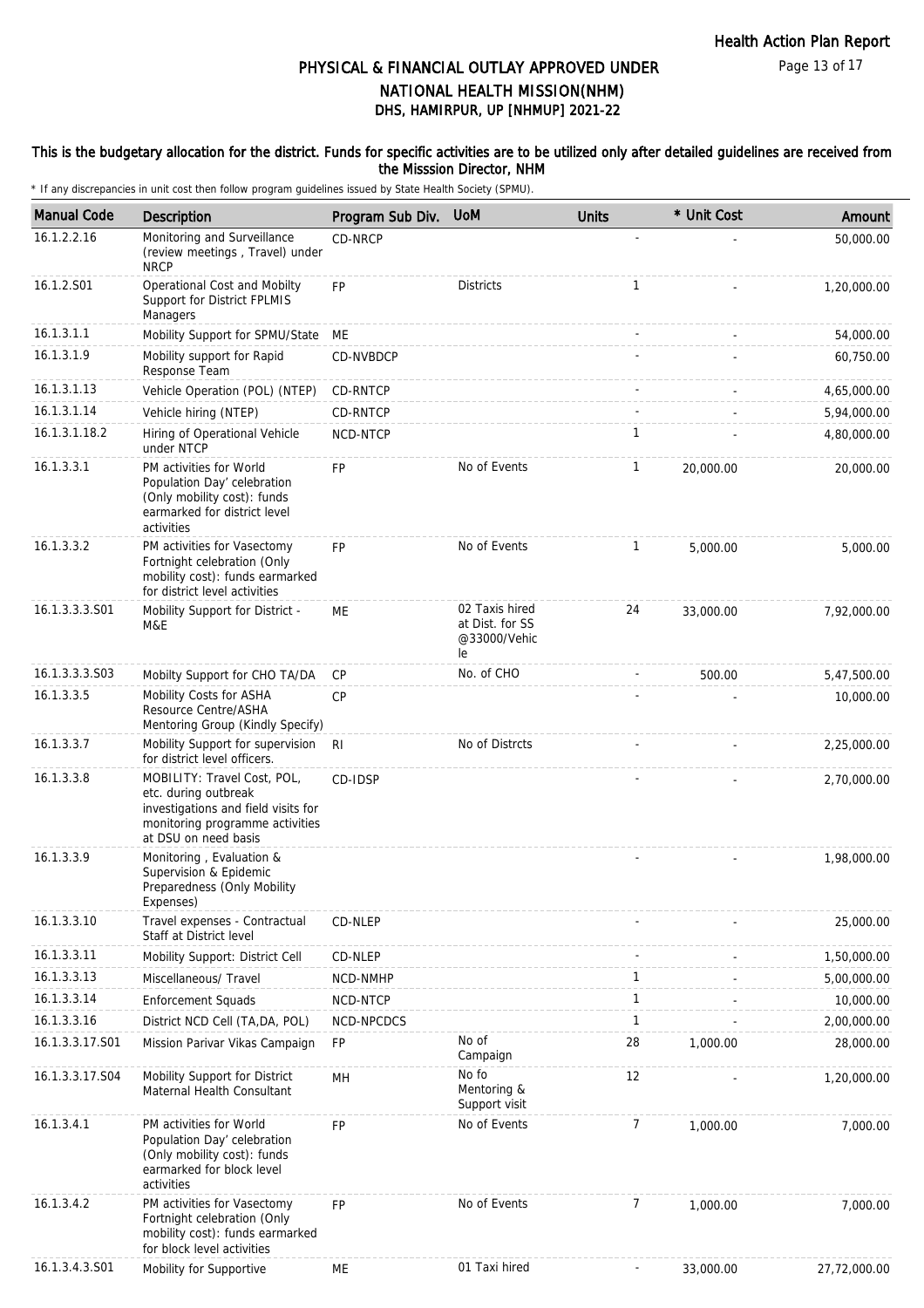#### This is the budgetary allocation for the district. Funds for specific activities are to be utilized only after detailed guidelines are received from the Misssion Director, NHM

| <b>Manual Code</b> | <b>Description</b>                                                                                | Program Sub Div. | <b>UoM</b>                                     | <b>Units</b>   | * Unit Cost | Amount         |
|--------------------|---------------------------------------------------------------------------------------------------|------------------|------------------------------------------------|----------------|-------------|----------------|
|                    | Supervision At Block Level-M&E                                                                    |                  | at Block level<br>for SS<br>@33000/Vehic<br>le |                |             |                |
| 16.1.3.4.3.S02     | Mobility Support &<br>Commnication cost for BCPM                                                  | <b>CP</b>        | No. of BCPM                                    |                | 5.100.00    | 4,28,400.00    |
| 16.1.3.4.5.S01     | Communication Cost for HWC<br>Staff                                                               | CP               |                                                |                |             | 4,56,250.00    |
| 16.1.4.1.1         | JSY Administrative Expenses                                                                       | MH               | As per<br><b>Deliveries</b><br>Load            |                |             | 14, 11, 360.00 |
| 16.1.4.1.5         | Office expenses on telephone,<br>fax, Broadband Expenses &<br>Other Miscellaneous<br>Expenditures | CD-IDSP          |                                                |                |             | 1,23,000.00    |
| 16.1.4.1.6         | contingency support                                                                               | CD-NVBDCP        |                                                |                |             | 50,000.00      |
| 16.1.4.1.10        | Office Operation (Miscellaneous)                                                                  | CD-RNTCP         |                                                |                |             | 1,65,000.00    |
| 16.1.4.1.11        | Tobacco Cessation Centre (TCC): NCD-NTCP<br>Office Expenses                                       |                  |                                                | 1              |             | 1,00,000.00    |
| 16.1.4.2.1         | District Quality Assurance Unit<br>(Operational cost)                                             | QA               |                                                |                |             | 4,92,000.00    |
| 16.1.4.2.4         | Office operation & Maintenance - CD-NLEP<br><b>District Cell</b>                                  |                  |                                                |                |             | 35,000.00      |
| 16.1.4.2.5         | District Cell - Consumables                                                                       | CD-NLEP          |                                                |                |             | 30,000.00      |
| 16.1.4.2.6         | Operational expenses of the<br>district centre : rent, telephone<br>expenses, website etc.        | NCD-NMHP         |                                                | $\mathbf{1}$   |             | 10,000.00      |
| 16.1.4.2.8         | District Tobacco Control Cell<br>(DTCC): Misc./Office Expenses                                    | NCD-NTCP         |                                                | $\mathbf{1}$   |             | 5,00,000.00    |
| 16.1.4.2.9         | District NCD Cell (Contingency)                                                                   | NCD-NPCDCS       |                                                | $\mathbf{1}$   |             | 1,00,000.00    |
| 16.1.4.3.1         | SNCU Data management<br>(excluding HR)                                                            | <b>CH</b>        | No of Units                                    | 1              | 1,00,000.00 | 60,000.00      |
| 16.1.5.2.1         | Minor repairs and AMC of<br>IT/office equipment supplied<br>under IDSP                            | CD-IDSP          |                                                |                |             | 10,000.00      |
| 16.1.5.2.4         | Vehicle Operation (Maintenance)                                                                   | CD-RNTCP         |                                                |                |             | 45,000.00      |
| 16.1.5.3.1         | PM activities under Micronutrient RI<br>Supplementation Programme                                 |                  | Lumpsump                                       |                |             | 1,84,000.00    |
| 16.1.5.3.3         | Concurrent Audit system                                                                           | <b>FD</b>        |                                                |                |             | 96,000.00      |
| 16.1.5.3.7         | Epidemic preparedness (Dengue<br>& Chikungunya)                                                   | CD-NVBDCP        |                                                |                |             | 35,000.00      |
| 16.1.5.3.16.S05    | DPMU Operational Cost                                                                             | HR.              |                                                | $\mathbf{1}$   |             | 13,76,220.00   |
| 16.1.5.3.16.S06    | <b>BPMU Oprational Cost</b>                                                                       | <b>HR</b>        |                                                | $\overline{7}$ |             | 14,58,576.00   |
| 16.1.5.3.16.S09    | Oprational Cost for RBSK                                                                          | <b>RBSK</b>      | No of DEIC<br>Manager                          | 1              | 10,000.00   | 10,000.00      |
| 16.1.5.3.16.S10    | Operational cost of RBSK-MHT                                                                      | <b>RBSK</b>      | No of Team                                     | 14             | 14,000.00   | 1,96,000.00    |
| 16.1.5.3.16.S15    | Office & Administrative Expence<br>for State & District Rabies<br>Program                         | CD-NRCP          |                                                |                |             | 12,000.00      |
| 16.1.5.3.16.S18    | Office operational cost & other<br>office expences unedr NPCB                                     | NCD-NPCB         |                                                |                |             | 1,00,000.00    |
| 16.1.5.3.16.S22.   | Pol & Opex of DG set of Vaccine<br>Storage at District level & other<br>Cold Chain Point under RI | R <sub>l</sub>   | <b>Districts</b>                               |                | 1,20,000.00 | 1,20,000.00    |
| 16.1.5.3.16.S25    | Operational Cost for District<br>Maternal Health Consultant                                       | MH               | No of monthly<br>operational<br>cost           |                |             | 1,20,000.00    |
| 16.2.1.S02         | Data Entry Operator                                                                               | FP               | No of<br>HR/MONTH                              | $\mathbf{1}$   | 14,071.00   | 2,55,259.00    |
| 16.2.1.S11         | Contigency District PCPNDT Cell                                                                   | <b>FP</b>        | No of                                          | 1              | 5,000.00    | 5,000.00       |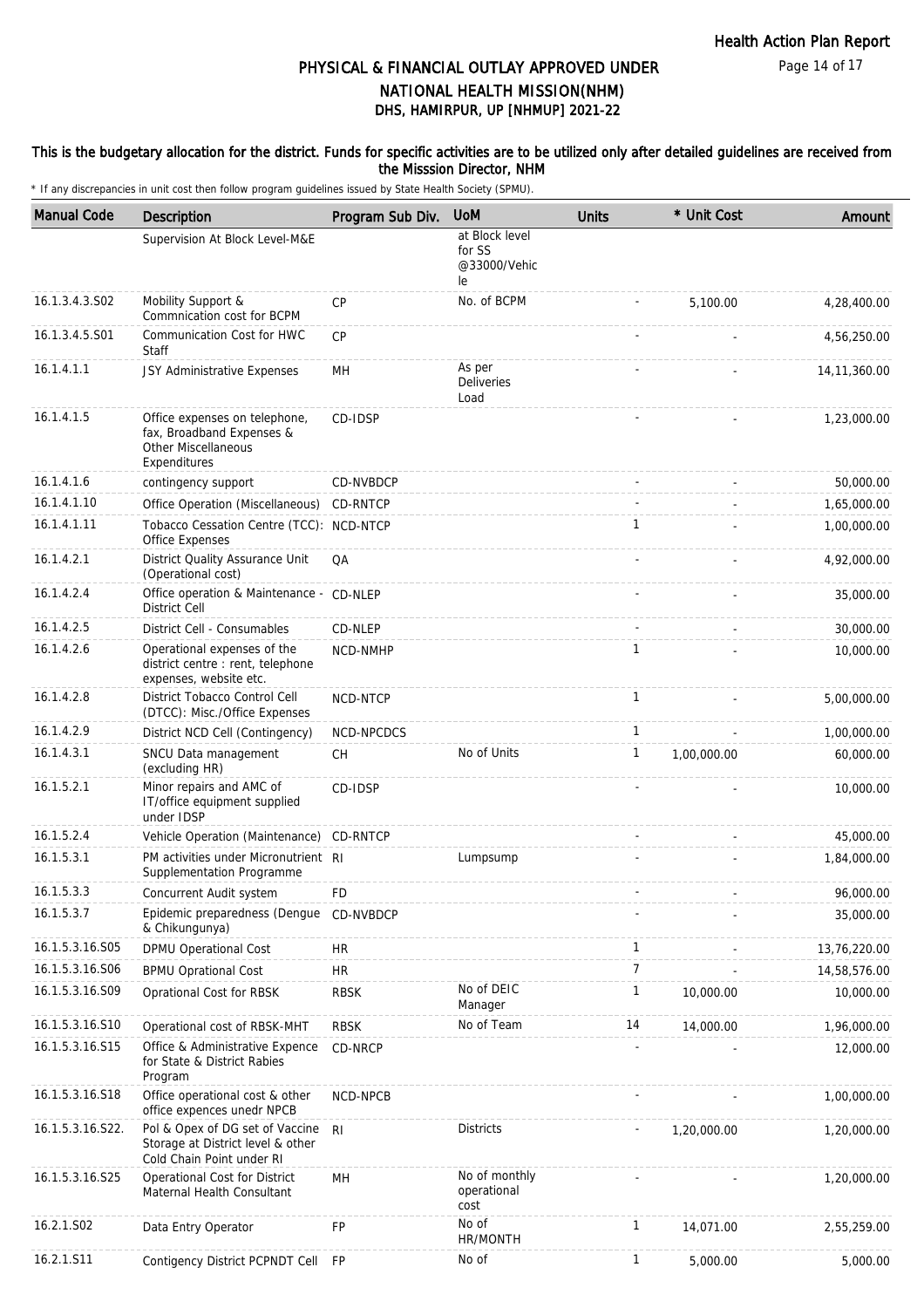#### This is the budgetary allocation for the district. Funds for specific activities are to be utilized only after detailed guidelines are received from the Misssion Director, NHM

| <b>Manual Code</b> | Description                                                                      | Program Sub Div. | <b>UoM</b>                             | <b>Units</b>   | * Unit Cost | Amount       |
|--------------------|----------------------------------------------------------------------------------|------------------|----------------------------------------|----------------|-------------|--------------|
|                    |                                                                                  |                  | District/Month                         |                |             |              |
| 16.2.2.S03         | District Level Mobility Support<br>for PNDT Team                                 | <b>FP</b>        | No of Distrcts                         | $\mathbf{1}$   | 50,000.00   | 50,000.00    |
| 16.3.2.S01         | Mobility Support for HMIS &<br><b>MCTS Block Level</b>                           | <b>MIS</b>       |                                        | $\overline{7}$ |             | 25,200.00    |
| 16.3.3.S01         | Operational cost for HMIS &<br>MCTS-AMC                                          | <b>MIS</b>       |                                        |                |             | 74,800.00    |
| 16.3.3.S02         | Operational cost for HMIS &<br>MCTS-Internet                                     | <b>MIS</b>       |                                        |                |             | 1,20,000.00  |
| 16.3.3.S03         | Operational cost for HMIS &<br>MCTS-Office Expenditure                           | <b>MIS</b>       |                                        |                |             | 1,62,000.00  |
| 16.3.3.S04         | Operational cost for HMIS &<br>MCTS-Recurring Charges for<br><b>ANMOL Tablet</b> | <b>MIS</b>       |                                        | 235            |             | 8,46,000.00  |
| 16.4.2.1.1.S01     | District Programme Manager                                                       | HR.              |                                        | $\mathbf{1}$   |             | 6,61,632.00  |
| 16.4.2.1.1.S02     | <b>District Community Process</b><br>Manager                                     | <b>HR</b>        |                                        | $\mathbf{1}$   |             | 5,38,488.00  |
| 16.4.2.1.1.S04     | <b>District Accounts Manager</b>                                                 | HR               |                                        | $\mathbf{1}$   |             | 5,38,488.00  |
| 16.4.2.1.1.S05     | District Data Cum Account<br>Assistant                                           | <b>HR</b>        |                                        | $\mathbf{1}$   |             | 3,67,548.00  |
| 16.4.2.1.1.S06     | DEIC manager                                                                     | <b>RBSK</b>      |                                        | $\mathbf{1}$   |             | 5,02,080.00  |
| 16.4.2.1.1.S09     | Support Staff                                                                    | HR.              |                                        | $\mathbf{1}$   |             | 2,00,775.00  |
| 16.4.2.1.2.S02     | District Consultant(MH)                                                          | MH               | No of District<br><b>Consultant MH</b> | $\mathbf{1}$   |             | 5,29,200.00  |
| 16.4.2.1.2.S04     | District Hospital Quality Manager QA                                             |                  |                                        | 2              |             | 11,21,010.00 |
| 16.4.2.1.2.S05     | <b>District Consultant Quality</b><br>Assurance                                  | QA               |                                        | $\mathbf{1}$   |             | 6,08,600.00  |
| 16.4.2.1.8.S01     | Programme cum Admin. Asst.                                                       | QA               |                                        | $\mathbf{1}$   |             | 2,34,915.00  |
| 16.4.2.1.11.S01    | QI Mentors                                                                       | Nursing          |                                        | $\mathbf{1}$   |             | 6,08,572.00  |
| 16.4.2.2.2.S01     | District Epidemiologist-CD-IDSP                                                  | CD-IDSP          |                                        |                |             | 8,78,644.00  |
| 16.4.2.2.2.S02     | District Leprosy Consultant-CD-<br><b>NLEP</b>                                   | CD-NLEP          |                                        |                |             | 6,10,420.00  |
| 16.4.2.2.4.S01     | Sr PMDT-TB HIV Coodinators                                                       | CD-RNTCP         |                                        |                |             | 4,68,846.00  |
| 16.4.2.2.4.S02     | PPM Coordinator-RNTCP                                                            | CD-RNTCP         |                                        |                |             | 4,69,000.00  |
| 16.4.2.2.4.S03     | District Programme Coordinator-<br><b>RNTCP</b>                                  | CD-RNTCP         |                                        |                |             | 63,650.00    |
| 16.4.2.2.5.S01     | District Data Manager-CD-IDSP                                                    | CD-IDSP          |                                        |                |             | 3,91,822.00  |
| 16.4.2.2.6.S01     | Senior Treatment<br>Supervisor(STS)                                              | CD-RNTCP         |                                        |                |             | 27,97,520.00 |
| 16.4.2.2.6.S03     | Senior TB Lab Supervisor(STLS)                                                   | CD-RNTCP         |                                        |                |             | 10,51,520.00 |
| 16.4.2.2.7.S01     | Accountant- Full time                                                            | CD-RNTCP         |                                        |                |             | 3,85,000.00  |
| 16.4.2.2.10.S01    | Driver-CD-RNTCP                                                                  | CD-RNTCP         |                                        |                |             | 1,55,665.00  |
| 16.4.3.1.1.S01     | <b>Block Programme Manager</b>                                                   | <b>HR</b>        |                                        | 7              |             | 23,39,319.00 |
| 16.4.3.1.1.S02     | <b>Block Account Manager</b>                                                     | HR.              |                                        | $\overline{7}$ |             | 23,39,232.00 |
| 16.4.3.1.1.S03     | <b>Block Community Process</b><br>Manager                                        | CP               |                                        |                |             | 20,87,303.00 |
| 16.4.3.1.9.S03     | Data Entry Operator-HR                                                           | <b>HR</b>        |                                        | 2              |             | 5,57,040.00  |
| 16.4.3.1.9.S04     | Data Entry Operator-MCTS OPR<br>820 MIS                                          | <b>MIS</b>       |                                        | $\overline{7}$ |             | 18,45,648.00 |
| 16.4.3.1.9.S05     | Data Entry Operator-MIS<br>Outsource                                             | <b>MIS</b>       |                                        | 6121           |             | 30,607.00    |
| 16.4.3.1.9.S07     | Data Entry Operator-RI                                                           | RI               |                                        |                |             | 2,92,471.00  |
| 16.4.3.1.9.S08     | Data Entry Operator-RNTCP                                                        | CD-RNTCP         |                                        |                |             | 3,50,000.00  |
| 16.4.3.1.9.S11     | Data Entry Operator- CD-IDSP                                                     | CD-IDSP          |                                        |                |             | 2,32,943.00  |
| 16.4.3.1.9.S13     | Data Entry Operator- NBCP-                                                       | NCD-NPCB         |                                        |                |             | 1,54,131.00  |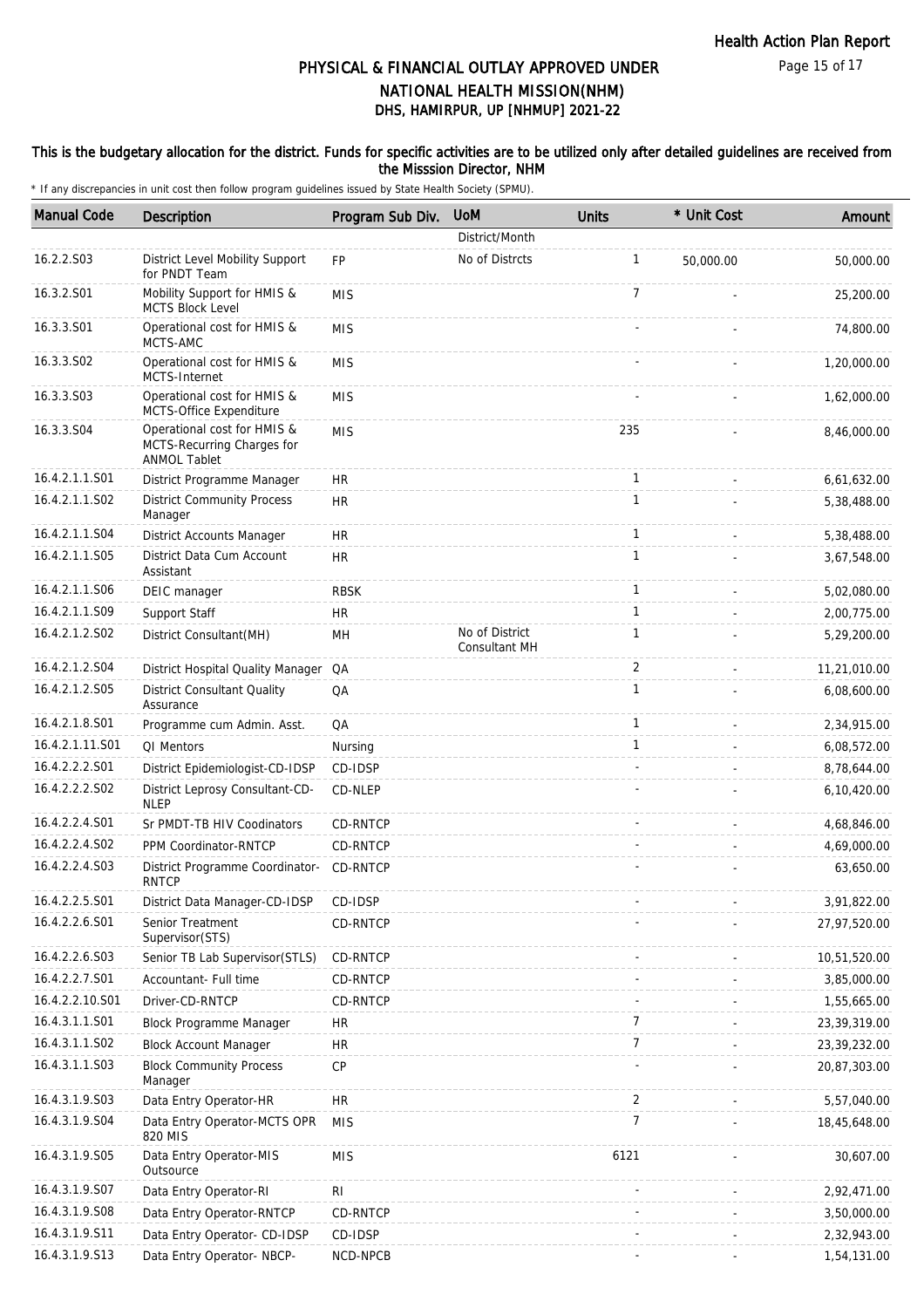#### This is the budgetary allocation for the district. Funds for specific activities are to be utilized only after detailed guidelines are received from the Misssion Director, NHM

| <b>Manual Code</b> | Description                                                                                                     | Program Sub Div. | <b>UoM</b>                                             | <b>Units</b>   | * Unit Cost | Amount       |
|--------------------|-----------------------------------------------------------------------------------------------------------------|------------------|--------------------------------------------------------|----------------|-------------|--------------|
|                    | District                                                                                                        |                  |                                                        |                |             |              |
| 17.2.1             | Telemedicine/ teleconsultation<br>facility under Ayushman Bharat<br>H&WC                                        | <b>CP</b>        |                                                        |                |             | 16,86,000.00 |
| 17.8.S05           | Internet Cost to ASHA & AF at<br><b>HWC</b>                                                                     | <b>CP</b>        | No of ASHA &<br>AF                                     |                | 200.00      | 14,52,000.00 |
| 18.1.4             | Counseling training for Service<br>Provider                                                                     | FP               | No of Batch                                            | $\mathbf{1}$   | 15,400.00   | 15,400.00    |
| U.1.1.1.2          | Support for implementation of<br><b>NVBDCP</b>                                                                  | <b>CD-NVBDCP</b> |                                                        |                |             | 3,15,100.00  |
| U.1.3.1            | Operational Expenses of UPHCs<br>(excluding rent)                                                               | <b>NUHM</b>      | No of UPHC                                             | $\overline{2}$ | 8,000.00    | 1,92,000.00  |
| U.2.2.1            | Mobility support for ANM/LHV                                                                                    | <b>NUHM</b>      | No of ANM                                              | 9              | 500.00      | 54,000.00    |
| U.2.3.1            | <b>UHNDs</b>                                                                                                    | <b>NUHM</b>      | No of ANM                                              | 9              | 1,000.00    | 1,08,000.00  |
| U.2.3.2            | Special outreach camps in<br>slums/ vulnerable areas                                                            | <b>NUHM</b>      | No of UPHC                                             | $\overline{2}$ | 6,500.00    | 78,000.00    |
| U.3.1.1.1          | Incentives for routine activities                                                                               | <b>NUHM</b>      | No of ASHA                                             | 27             | 2,000.00    | 6,48,000.00  |
| U.3.1.1.2          | ASHA incentives for Ayushman<br><b>Bharat Health &amp; Wellness</b><br>Centres (H&WC)                           | <b>NUHM</b>      | No of ASHA                                             | 37             | 1,000.00    | 4,44,000.00  |
| U.3.1.1.3.S01      | Incentive for Health Promotion<br>Day for ASHAs                                                                 | <b>NUHM</b>      | No of ASHA                                             | 27             | 200.00      | 64,800.00    |
| U.3.1.1.3.S02      | Incentive for PMMVY for ASHAs                                                                                   | <b>NUHM</b>      | No of<br>Benificary                                    | 378            | 100.00      | 37,800.00    |
| U.3.1.1.3.S03      | Incentive for Dengue and<br>chikenguiniya for ASHAs                                                             | CD-NVBDCP        |                                                        |                |             | 27,000.00    |
| U.3.1.3.1          | Supportive provisions (uniform/<br>awards etc)                                                                  | <b>NUHM</b>      |                                                        | 27             |             | 17,200.00    |
| U.4.1.1.1          | Untied grants to UPHCs<br>Government Building                                                                   | <b>NUHM</b>      | No of UPHC                                             | $\mathbf{1}$   | 1,75,000.00 | 1,75,000.00  |
| U.4.1.1.2          | Untied grants to UPHCs Rented<br>Building                                                                       | <b>NUHM</b>      | No of UPHC                                             | $\mathbf{1}$   | 1,00,000.00 | 1,00,000.00  |
| U.4.1.4            | Untied grants to MAS                                                                                            | <b>NUHM</b>      | No of MASs                                             | 27             | 5,000.00    | 1,35,000.00  |
| U.5.1.4.           | Rent for UPHC                                                                                                   | <b>NUHM</b>      | No of UPHC                                             | $\mathbf{1}$   | 17,325.00   | 2,07,900.00  |
| U.6.2.1.1          | Procurement of drugs for AB-<br>H&WCs                                                                           | <b>NUHM</b>      | No of HWC                                              | $\overline{2}$ | 1,30,000.00 | 2,60,000.00  |
| U.6.3.1            | Tablets/ software for IT support<br>of Ayushman Bharat H&WC                                                     | <b>NUHM</b>      |                                                        | 2              |             | 20,000.00    |
| U.8.1.1.1          | ANMs/LHVs UPHC                                                                                                  | <b>NUHM</b>      |                                                        | 9              |             | 18,57,601.00 |
| U.8.1.2.1          | Staff nurse UPHC                                                                                                | <b>NUHM</b>      |                                                        | 5              |             | 13,27,313.00 |
| U.8.1.3.1          | Lab Technicians UPHC                                                                                            | <b>NUHM</b>      |                                                        | $\overline{2}$ |             | 4,27,766.00  |
| U.8.1.4.1          | Pharmacists UPHC                                                                                                | <b>NUHM</b>      |                                                        | $\overline{2}$ |             | 5,48,874.00  |
| U.8.1.8.1.1        | MO at UPHC Full-time                                                                                            | <b>NUHM</b>      |                                                        | $\overline{2}$ |             | 16,73,609.00 |
| U.8.1.10.1         | Other Support staff                                                                                             | <b>NUHM</b>      |                                                        | $\mathbf 5$    |             | 8,35,140.00  |
| U.8.4.1            | Performance linked Payment/<br>Team based incentives for<br>Ayushman Bharat Health &<br>Wellness Centres (H&WC) | <b>NUHM</b>      |                                                        | $\overline{2}$ |             | 3,60,000.00  |
| U.12.1             | Printing activities                                                                                             | <b>NUHM</b>      |                                                        | 54             |             | 14,175.00    |
| U.12.2             | Printing activities for H&WC                                                                                    | <b>NUHM</b>      | No of C-Bac<br>form, Reffral<br>Slip, Family<br>Folder | 37             | 10.00       | 1,48,000.00  |
| U.16.1.3.3         | Mobility support for DPMU                                                                                       | <b>NUHM</b>      |                                                        | $\mathbf{1}$   |             | 60,000.00    |
| U.16.1.4.3         | Administrative expenses<br>(including Review meetings,<br>workshops, etc.) for DPMU                             | <b>NUHM</b>      |                                                        | $\mathbf{1}$   |             | 1,80,000.00  |
| U.16.4.2.1.S01     | Urban Health Coordinator                                                                                        | <b>NUHM</b>      |                                                        | $\mathbf{1}$   |             | 5,27,182.00  |